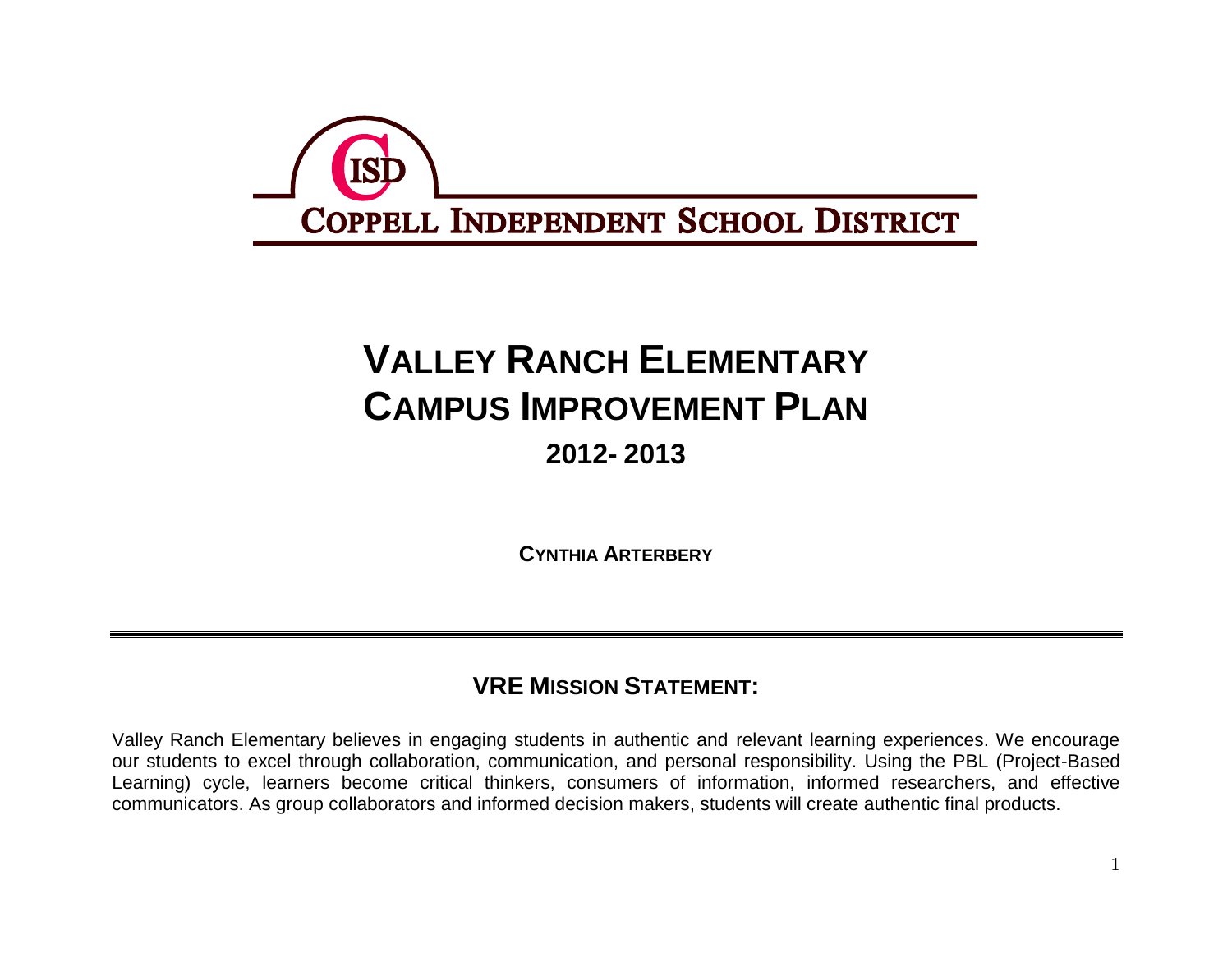# **CISD DISTRICT IMPROVEMENT PLAN**

**STRATEGIC OBJECTIVE/GOAL 1:** We will effectively deliver a rigorous and relevant curriculum using technology, assessment data and other effective instructional strategies to engage all learners in meaningful learning experiences.

- **Performance Objective 1**: Align the written, taught and assessed curriculum.
- **Performance Objective 2:** Sustain district-wide EC-12 TEKS-aligned curriculum and assessment with research-based instructional practices that enhance all curricular areas.
- **Performance Objective 3:** Communicate the district assessment plan to parents and teachers and report outcomes individually to parents and collectively to stakeholders.
- **Performance Objective 4:** Expand district educational and business partnerships with the local and global community.
- **Performance Objective 5:** Implement a system or systems to assess 21<sup>st</sup> Century skills.
- **Performance Objective 6:** Integrate 21<sup>st</sup> Century learning skills within the district.
- **Performance Objective 7:** Increase connections between real world experiences and authentic classroom instruction.
- **Performance Objective 8:** Transform systems to more effectively prepare students to be successful in post-secondary education and beyond.

**STRATEGIC OBJECTIVE/GOAL 2:** We will identify CISD character traits to be integrated throughout the district and develop means to assess student demonstration of those traits.

 **Performance Objective 1:** Promote the development and demonstration of positive character traits including (but not limited to): Courage, Trustworthiness, Integrity, Respect & Courtesy, Responsibility, Fairness, Caring, Good Citizenship, School Pride consistent with the terms of the TEC Section 29.906.

**STRATEGIC OBJECTIVE/GOAL 3:** We will increase efficiency in the district operations and educational delivery system through the use of technology, and further develop business and community partnerships in order to best achieve our mission and objectives.

- **Performance Objective 1:** Increase CISD staff's level of technology integration expertise (proficiencies) through a differentiated staff development program that addresses 21<sup>st</sup> Century technology skills.
- **Performance Objective 2:** Develop a "green" IT strategy and promote "green" initiatives to reduce energy costs and appropriately manage electronic waste.
- **Performance Objective 3:** Enhance the communication system to provide district staff, parents, community members, and business partners with secure, effective and efficient communication via a reliable and dynamic infrastructure.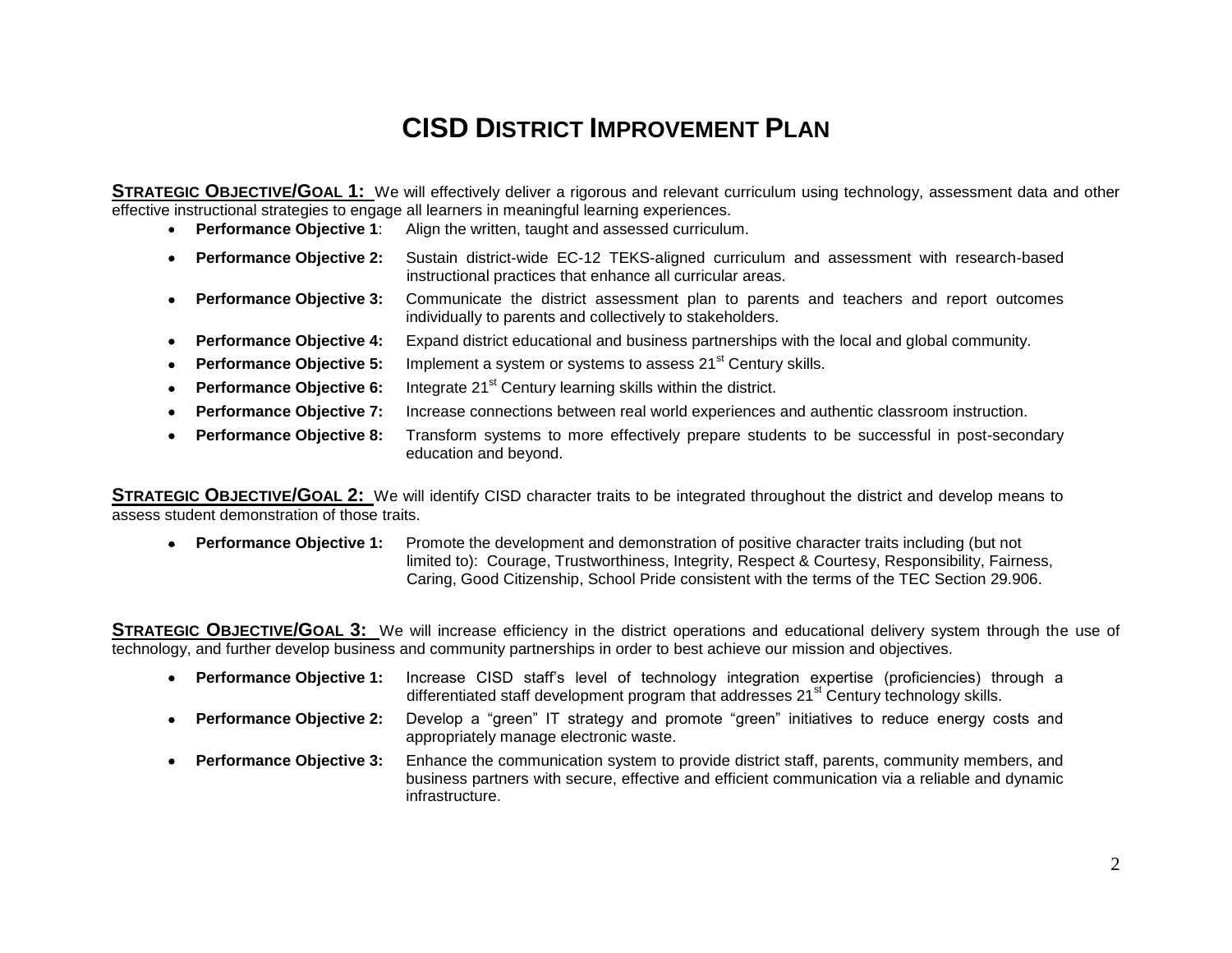# **CAMPUS SITE-BASED COMMITTEE**

#### **2012 - 2013 COMMITTEE MEMBERS**

| <b>NAME OF PARTICIPANT</b> | <b>COMMITTEE ROLE</b>                |
|----------------------------|--------------------------------------|
| <b>CYNTHIA ARTERBERY</b>   | <b>PRINCIPAL</b>                     |
| <b>LORIE SQUALLS</b>       | <b>ASSISTANT PRINCIPAL</b>           |
| <b>JENNIFER COLLIEN</b>    | <b>COUNSELOR</b>                     |
| <b>BETH MEADOR</b>         | <b>PREK</b>                          |
| <b>SANDRA BRADEN</b>       | <b>KINDER</b>                        |
| <b>MARY RODRIGUEZ</b>      | 1 <sup>ST</sup> GRADE                |
| <b>JEANNIE SANCHEZ</b>     | $2ND$ GRADE                          |
| <b>APRIL OWEN</b>          | $3RD$ GRADE                          |
| <b>NADYA GULAM</b>         | 4TH GRADE                            |
| <b>KATHLEEN WINFREY</b>    | $5TH$ GRADE                          |
| <b>CATHY BROSE</b>         | <b>SPECIALS REPRESENTATIVE</b>       |
| <b>KRISTEN BROWN</b>       | <b>DISTRICT LEVEL REPRESENTATIVE</b> |
| <b>DEBRA ROARK-MACRAE</b>  | <b>PARENT REPRESENTATIVE</b>         |
| <b>OMNI HOTEL</b>          | <b>COMMUNITY BUSINESS PARTNER</b>    |
| <b>CATHY BENNETT</b>       | <b>VRE COMMUNITY MEMBER</b>          |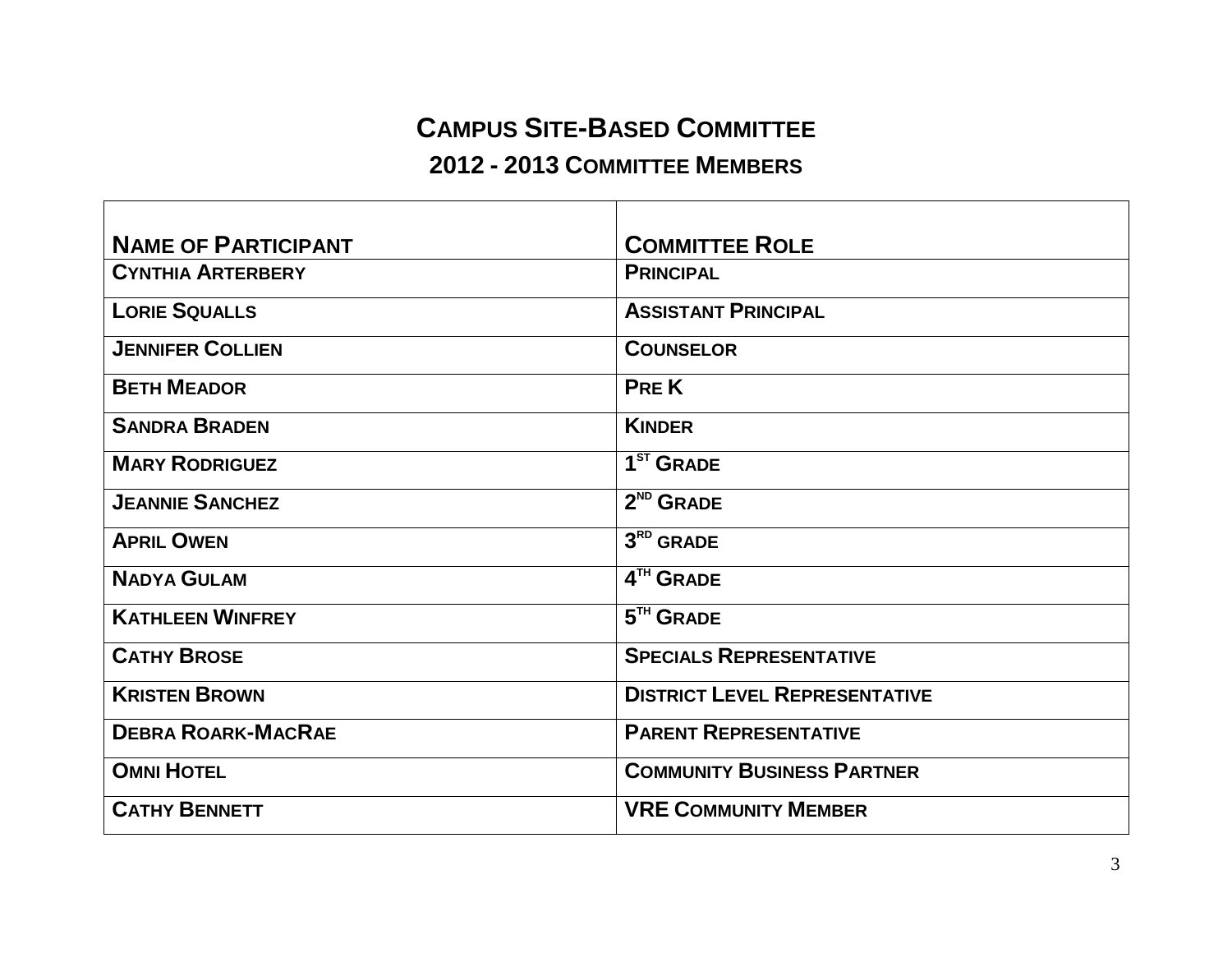

# Campus Needs Assessment

List data utilized to identify the needs of your campus

2012 STAAR results Local assessments Classroom observations Teacher feedback District feedback CISD Strategic Plan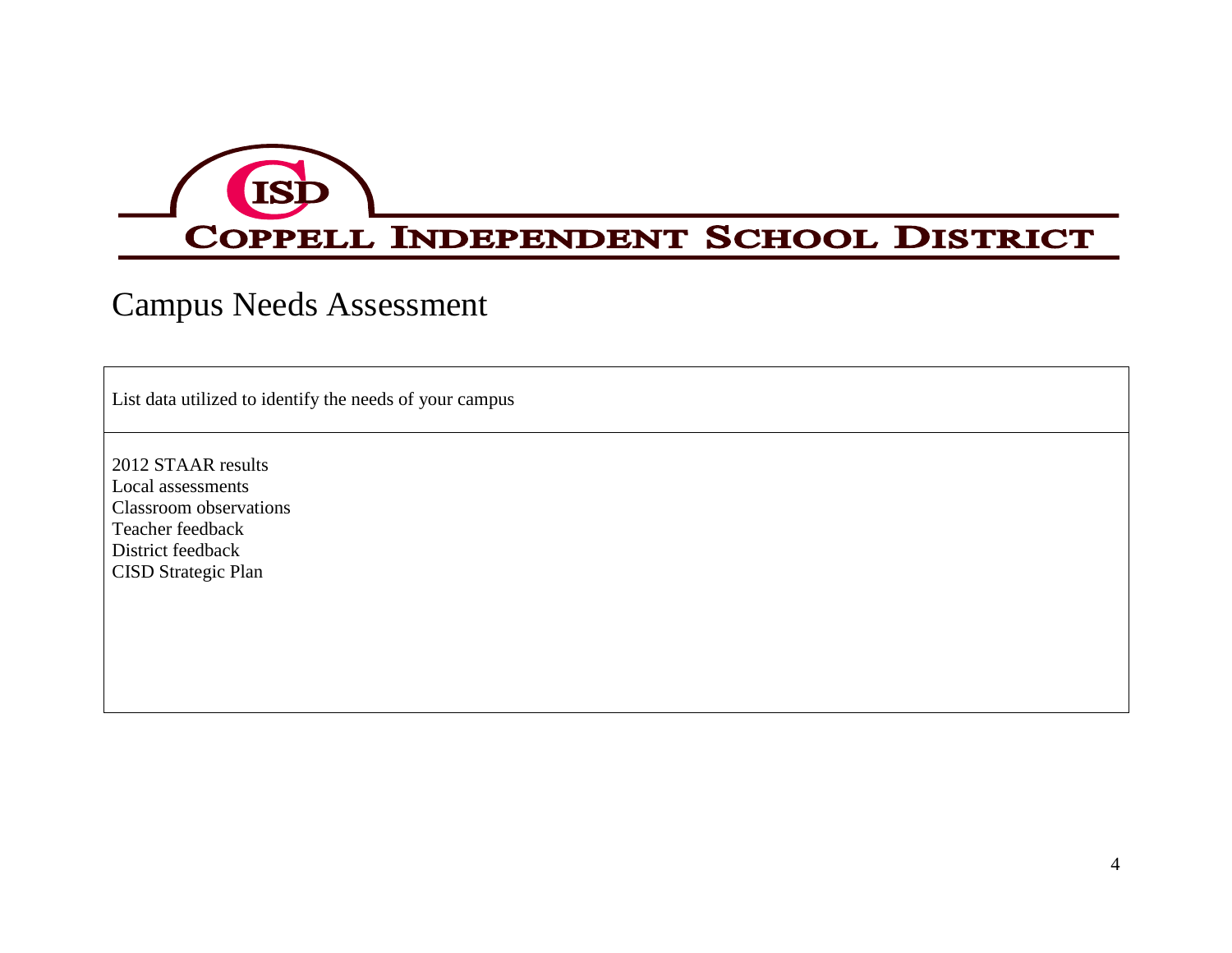List the identified needs of your campus derived from data review

Based on our STAAR test results,

- We will continue to focus on effective math strategies that will allow students to critically think and problem solve.
- We will continue to provide students reading opportunities that allow us to assess student across different reading skills.
- Provide opportunities for teachers to reflect on the data and set specific goals to address areas for student improvement.
- Develop strategies for improving the performance of African American students in the areas of science and reading.

We will provide strategies that will enhance our special education and LEP learners in all content areas.

We will continue to provide local assessments, such as DRA2 to help plan and drive instruction for all students.

We will provide opportunities for teachers to create and design projects as well as give feedback through classroom observations, walkthroughs, and identifying effective teaching.

We will continue to teach through the lens of PBL and provide opportunity for staff feedback by using surveys, this will help guide our overall school plan.

We continue to foster a reciprocal relationship with district liaisons, PBL coaches, content directors to enhance our overall learning environment and the implementation of the CISD Strategic Plan.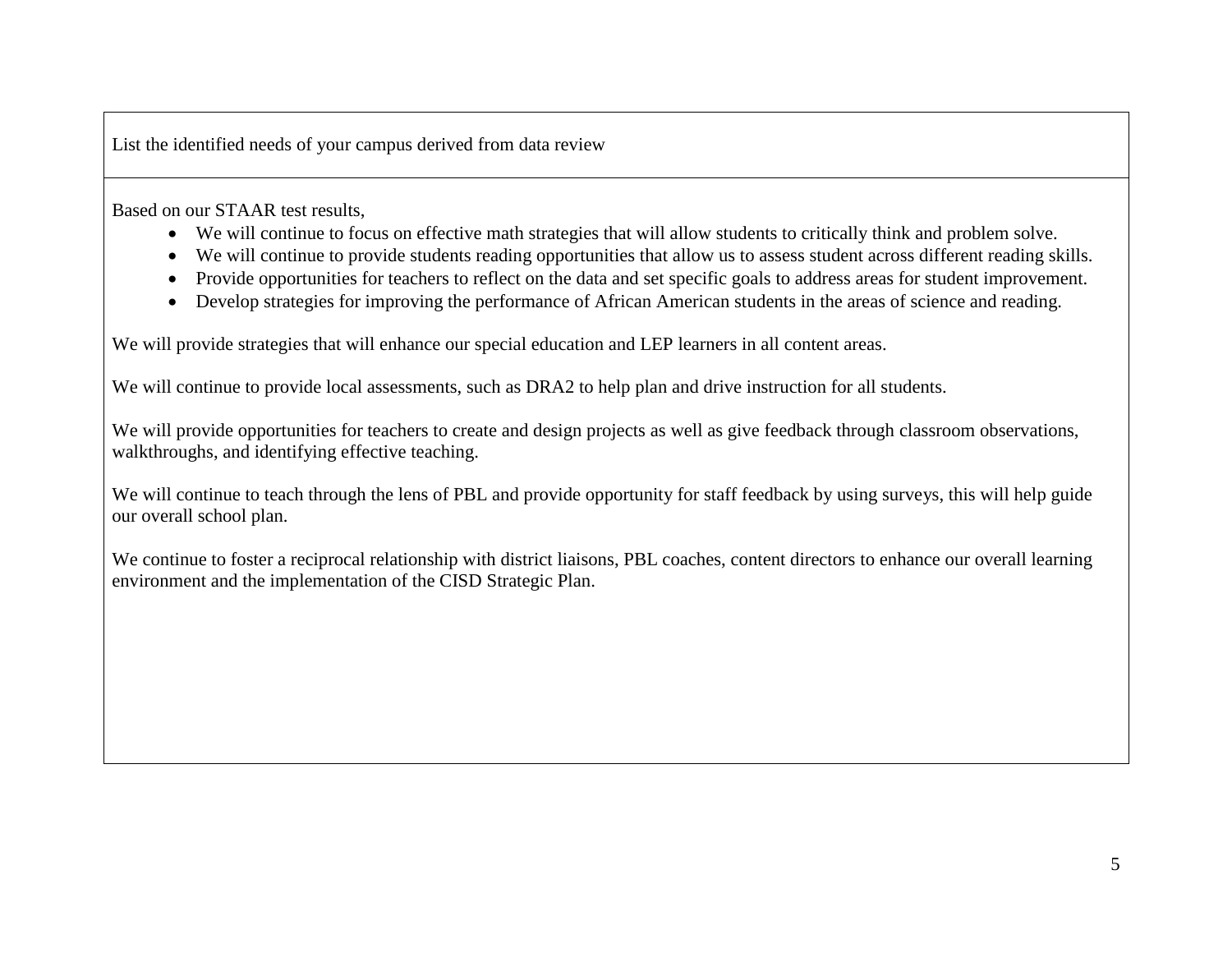| <b>Strategic</b><br><b>Objective/Goal:</b>                   |                                                                                                                       | We will effectively deliver a rigorous and relevant curriculum using technology, assessment data and other effective instructional strategies to<br>engage all learners in meaningful learning experiences. |                                                                                                   |                                 |                        |                                                                                                                                                                  |                                                                                                   |                   |  |  |  |  |
|--------------------------------------------------------------|-----------------------------------------------------------------------------------------------------------------------|-------------------------------------------------------------------------------------------------------------------------------------------------------------------------------------------------------------|---------------------------------------------------------------------------------------------------|---------------------------------|------------------------|------------------------------------------------------------------------------------------------------------------------------------------------------------------|---------------------------------------------------------------------------------------------------|-------------------|--|--|--|--|
| <b>Performance</b><br><b>Objective: 1</b>                    |                                                                                                                       | Align the written, taught and assessed curriculum.                                                                                                                                                          |                                                                                                   |                                 |                        |                                                                                                                                                                  |                                                                                                   |                   |  |  |  |  |
| <b>Summative</b><br><b>Evaluation:</b>                       | Unit plans, lesson plans, student growth and program audit data                                                       |                                                                                                                                                                                                             |                                                                                                   |                                 |                        |                                                                                                                                                                  |                                                                                                   |                   |  |  |  |  |
| <b>Needs Assess.</b>                                         | <b>Action Step(s)</b>                                                                                                 | Sp. Pop.                                                                                                                                                                                                    | Person(s)<br><b>Responsible</b>                                                                   | <b>Timeline</b><br><b>Start</b> | <b>Timeline</b><br>End | <b>Resources</b><br><b>Human/Material/Fiscal</b>                                                                                                                 | <b>Formative</b><br><b>Evaluation</b>                                                             | <b>Documented</b> |  |  |  |  |
| Campus<br>observations, and<br>administrative<br>discussions | Align accelerated<br>instruction<br>practices, including<br>21 <sup>st</sup> century<br>learning skills and<br>tools. | All                                                                                                                                                                                                         | Curriculum<br>Team, Campus<br>Administration,<br>and Teachers                                     | August<br>2012                  | June 2013              | <b>Performance Series</b><br>data, DRA2 data,<br>Title I funds (\$21,197),<br>Comp Ed funds<br>(\$10,684), and General<br>funds (\$55,006)                       | Campus<br>improvement<br>plans,<br>Intervention<br>plans, and<br>Accelerated<br>instruction plans |                   |  |  |  |  |
| Teacher, and grade<br>level input                            | Plan grade level<br>PBL units to<br>incorporate TEKS<br>and soft skills.                                              | $K-5$                                                                                                                                                                                                       | Classroom<br>Teachers,<br>Campus<br>Administration,<br>and<br>Mockingbird<br>staff (as<br>needed) | <b>June 2012</b>                | June 2013              | Planning days for grade<br>level teams, TEKS,<br>Scope and sequence,<br>Grade level planning,<br>and Subs needed for<br>planning from Title 1<br>(\$13,770)      | <b>Completed PBL</b><br>units                                                                     |                   |  |  |  |  |
| Campus feedback,<br>and administrative<br>discussions        | Pilot a PBL<br>walkthrough<br>template to use at<br>VRE.                                                              | All                                                                                                                                                                                                         | Campus<br>Administration,<br>and Executive<br>Director of<br>Leading &<br>Learning                | August<br>2012                  | June 2013              | Eduphoria PBL<br>Walkthroughs                                                                                                                                    | PBL<br>Walkthrough                                                                                |                   |  |  |  |  |
| Campus feedback,<br>and administrative<br>discussions        | Continue the PBL<br>partnership with<br>Spring ISD,<br>Duncanville ISD,<br>and Grapevine-<br>Colleyville ISD.         | K-5,<br>Special<br><b>Teachers</b><br>Administration                                                                                                                                                        | Campus<br>Administration                                                                          | August<br>2012                  | June 2013              | CISD transportation,<br>Classroom walkthroughs<br>by teacher to observe<br>others in other school<br>districts, and Subs<br>needed from Title 1<br>funds (\$510) | Teacher notes,<br>and<br>implementation<br>of new ideas                                           |                   |  |  |  |  |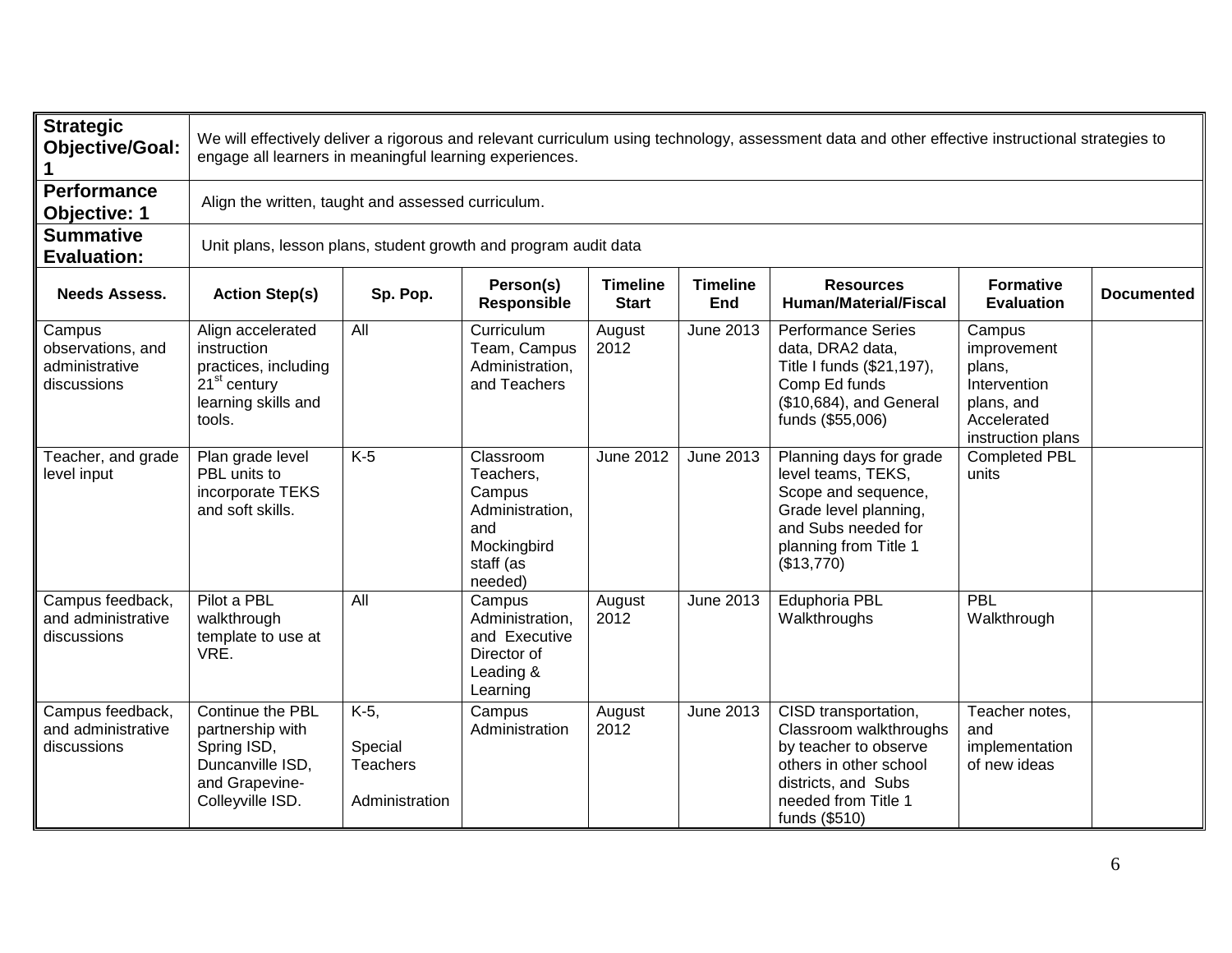| <b>Strategic</b><br><b>Objective/Goal:</b>            |                                                                                                                                                                                        | We will effectively deliver a rigorous and relevant curriculum using technology, assessment data and other effective instructional strategies to<br>engage all learners in meaningful learning experiences.                       |                                                                                    |                |                  |                                                                |                                                     |  |  |  |  |  |
|-------------------------------------------------------|----------------------------------------------------------------------------------------------------------------------------------------------------------------------------------------|-----------------------------------------------------------------------------------------------------------------------------------------------------------------------------------------------------------------------------------|------------------------------------------------------------------------------------|----------------|------------------|----------------------------------------------------------------|-----------------------------------------------------|--|--|--|--|--|
| <b>Performance</b><br><b>Objective: 1</b>             |                                                                                                                                                                                        | Align the written, taught and assessed curriculum.                                                                                                                                                                                |                                                                                    |                |                  |                                                                |                                                     |  |  |  |  |  |
| <b>Summative</b><br><b>Evaluation:</b>                |                                                                                                                                                                                        | Unit plans, lesson plans, student growth and program audit data                                                                                                                                                                   |                                                                                    |                |                  |                                                                |                                                     |  |  |  |  |  |
| <b>Needs Assess.</b>                                  | <b>Action Step(s)</b>                                                                                                                                                                  | Person(s)<br><b>Timeline</b><br><b>Timeline</b><br><b>Formative</b><br><b>Resources</b><br>Sp. Pop.<br><b>Documented</b><br><b>Responsible</b><br><b>Human/Material/Fiscal</b><br><b>Start</b><br><b>End</b><br><b>Evaluation</b> |                                                                                    |                |                  |                                                                |                                                     |  |  |  |  |  |
| Campus feedback,<br>and Administrative<br>discussions | Implement PBL<br>units<br>continuously<br>across the<br>curriculum so<br>that all students<br>will be at the<br>beginning,<br>middle, or end of<br>a PBL project at<br>any given time. | $K-5$<br>Specials<br><b>Teachers</b><br>Administration                                                                                                                                                                            | Teachers, and<br>Campus<br>Administration                                          | August<br>2012 | June 2013        | Lesson plans, and TEKS                                         | Walkthrough,<br>and<br>completed<br>PBL units       |  |  |  |  |  |
| Campus feedback,<br>and Administrative<br>discussions | Pilot the district<br>created PBL<br>lesson plan<br>format in place<br>of Forethought.                                                                                                 | All                                                                                                                                                                                                                               | Campus<br>Administration,<br>and Executive<br>Director of<br>Leading &<br>Learning | August<br>2012 | <b>June 2013</b> | <b>District created PBL</b><br>lesson plans                    | <b>District</b><br>created PBL<br>lesson plans      |  |  |  |  |  |
| District and campus<br>feedback                       | Train teachers<br>how to upload<br>Aware data to<br>make informed<br>curriculum<br>decisions for<br>both literacy and<br>RTI.                                                          | All                                                                                                                                                                                                                               | Campus<br>Administration,<br>and Literacy<br>Coach                                 | August<br>2012 | <b>June 2013</b> | Eduphoria Aware<br>computer system,<br>handouts, and trainings | Staff sign in<br>sheets, and<br>training<br>agendas |  |  |  |  |  |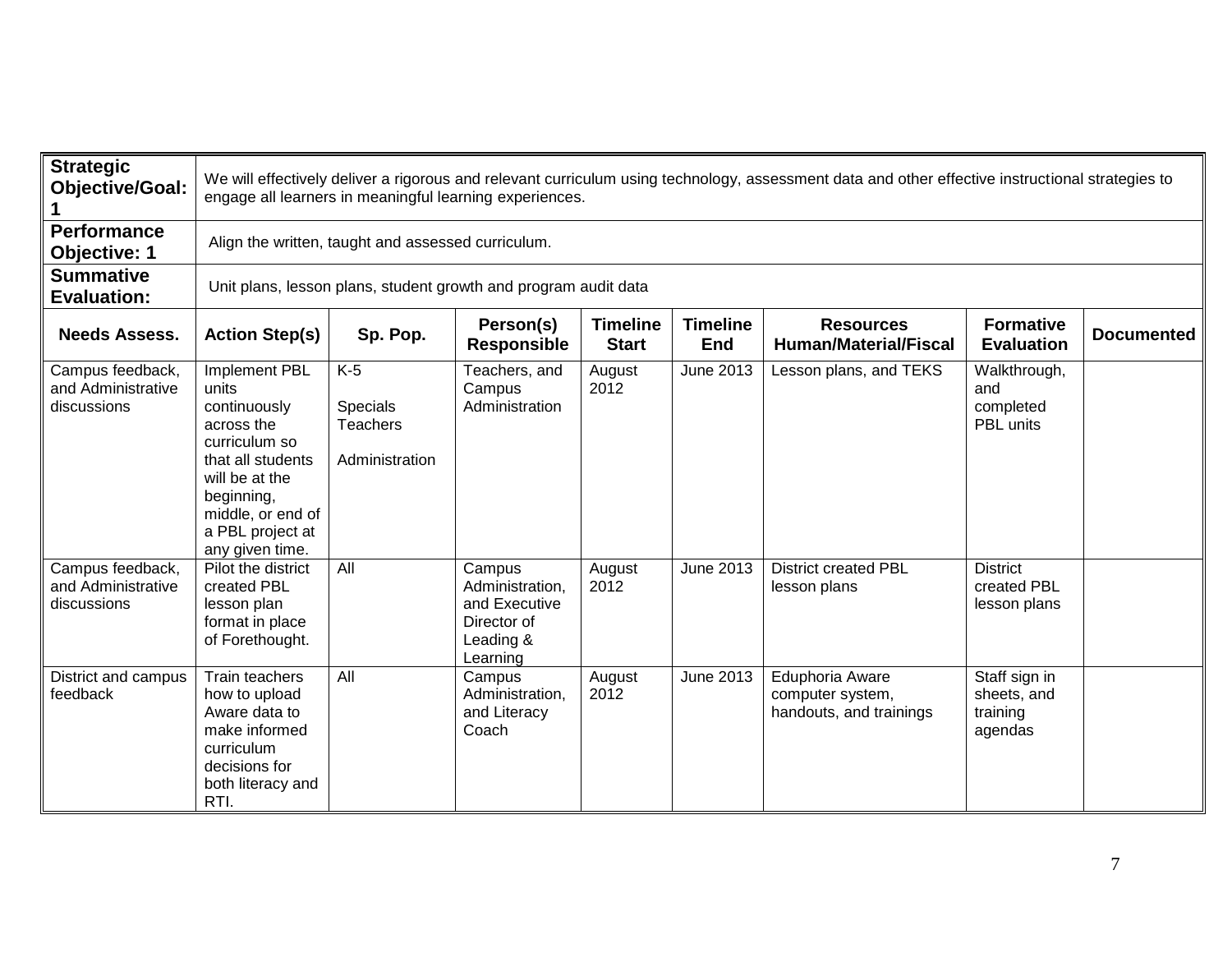| <b>Strategic</b><br><b>Objective/Goal:</b>              |                                                                                                                                                                                          | We will effectively deliver a rigorous and relevant curriculum using technology, assessment data and other effective instructional strategies to<br>engage all learners in meaningful learning experiences. |                                                                                                                                                                           |                                 |                        |                                                                                                                                                  |                                                                                                                                            |                   |  |  |  |  |
|---------------------------------------------------------|------------------------------------------------------------------------------------------------------------------------------------------------------------------------------------------|-------------------------------------------------------------------------------------------------------------------------------------------------------------------------------------------------------------|---------------------------------------------------------------------------------------------------------------------------------------------------------------------------|---------------------------------|------------------------|--------------------------------------------------------------------------------------------------------------------------------------------------|--------------------------------------------------------------------------------------------------------------------------------------------|-------------------|--|--|--|--|
| Performance<br>Objective: 1                             |                                                                                                                                                                                          | Align the written, taught and assessed curriculum.                                                                                                                                                          |                                                                                                                                                                           |                                 |                        |                                                                                                                                                  |                                                                                                                                            |                   |  |  |  |  |
| <b>Summative</b><br><b>Evaluation:</b>                  |                                                                                                                                                                                          |                                                                                                                                                                                                             | Unit plans, lesson plans, student growth and program audit data                                                                                                           |                                 |                        |                                                                                                                                                  |                                                                                                                                            |                   |  |  |  |  |
| <b>Needs Assess.</b>                                    | <b>Action Step(s)</b>                                                                                                                                                                    | Sp.<br>Pop.                                                                                                                                                                                                 | Person(s)<br><b>Responsible</b>                                                                                                                                           | <b>Timeline</b><br><b>Start</b> | <b>Timeline</b><br>End | <b>Resources</b><br><b>Human/Material/Fiscal</b>                                                                                                 | <b>Formative</b><br><b>Evaluation</b>                                                                                                      | <b>Documented</b> |  |  |  |  |
| District feedback,<br>and administrative<br>discussions | Train teachers<br>on how to use<br>DRA2 resources<br>for instructional<br>decisions (DRA2<br>-Focus on<br>Instruction) and<br>progress<br>monitoring<br>(DRA2-<br>Extending<br>Readers). | All At-<br><b>Risk</b><br><b>Students</b>                                                                                                                                                                   | Teachers,<br>Literacy Coach,<br>and Campus<br>Administration                                                                                                              | August<br>2012                  | June<br>2013           | Training resources                                                                                                                               | Staff sign in sheets,<br>and training agendas                                                                                              |                   |  |  |  |  |
| <b>CISD Strategic</b><br><b>Plan 2009</b>               | Create tools for<br>evaluating<br>student choices<br>in learning<br>experiences and<br>seek ways to<br>expand student<br>choice in all<br>curricular areas.                              | All                                                                                                                                                                                                         | Assistant<br>Superintendent<br>for Curriculum<br>and Instruction,<br>Classroom<br>Teachers, and<br>GT, Literacy,<br>ESL, and SPED<br>support with<br>grade level<br>teams | August<br>2012                  | June<br>2013           | Directors of Curriculum,<br>Teachers, Gizmos, Title 1<br>funds (\$2500)<br>Implementation of PBL<br>projects, Daily 5 (K-5),<br>and CAFE $(1-2)$ | Student satisfaction<br>survey data, rubrics,<br>results of pretesting,<br>interest inventories,<br>and student<br>differentiated products |                   |  |  |  |  |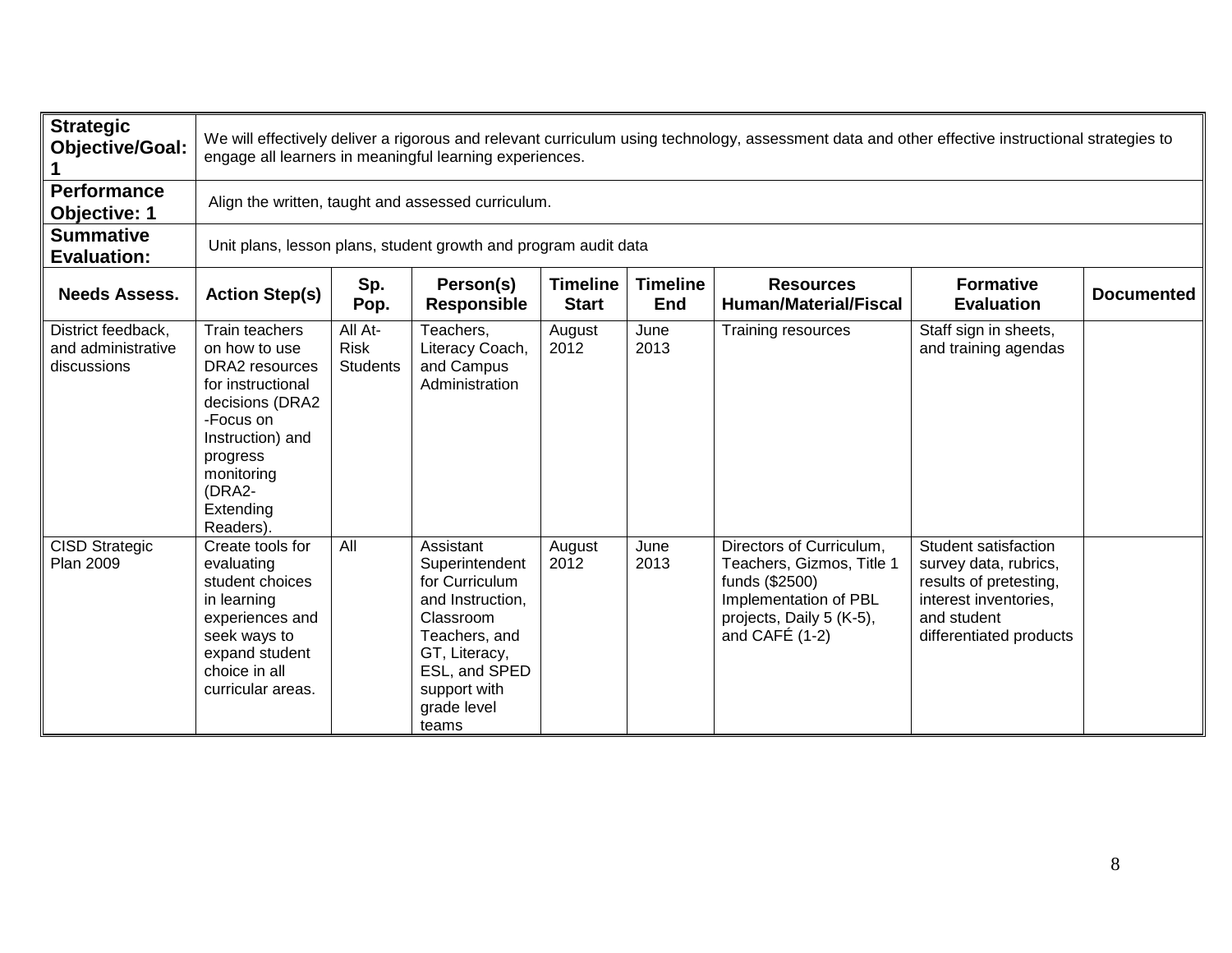| <b>Strategic</b><br>Objective/<br>Goal: 1                                                                                                                                                                                                                |                                                                                                                                                                                                                                                                                                                                                                                                                                                                              | We will effectively deliver a rigorous and relevant curriculum using technology, assessment data and other effective instructional strategies to<br>engage all learners in meaningful learning experiences. |                                                                                                                                                                                                                                                                                                                                                                            |                                 |                               |                                                                                                                                                                                                                                                                 |                                                                                                                            |                   |  |  |  |  |
|----------------------------------------------------------------------------------------------------------------------------------------------------------------------------------------------------------------------------------------------------------|------------------------------------------------------------------------------------------------------------------------------------------------------------------------------------------------------------------------------------------------------------------------------------------------------------------------------------------------------------------------------------------------------------------------------------------------------------------------------|-------------------------------------------------------------------------------------------------------------------------------------------------------------------------------------------------------------|----------------------------------------------------------------------------------------------------------------------------------------------------------------------------------------------------------------------------------------------------------------------------------------------------------------------------------------------------------------------------|---------------------------------|-------------------------------|-----------------------------------------------------------------------------------------------------------------------------------------------------------------------------------------------------------------------------------------------------------------|----------------------------------------------------------------------------------------------------------------------------|-------------------|--|--|--|--|
| Performance<br><b>Objective: 2</b>                                                                                                                                                                                                                       |                                                                                                                                                                                                                                                                                                                                                                                                                                                                              | Sustain district-wide EC-12 TEKS-aligned curriculum and assessment with research-based instructional practices that enhance all curricular areas.                                                           |                                                                                                                                                                                                                                                                                                                                                                            |                                 |                               |                                                                                                                                                                                                                                                                 |                                                                                                                            |                   |  |  |  |  |
| <b>Summative</b><br><b>Evaluation:</b>                                                                                                                                                                                                                   |                                                                                                                                                                                                                                                                                                                                                                                                                                                                              | Eduphoria records, on-line/paper evaluations, walkthroughs, and evaluations of campus needs assessments.                                                                                                    |                                                                                                                                                                                                                                                                                                                                                                            |                                 |                               |                                                                                                                                                                                                                                                                 |                                                                                                                            |                   |  |  |  |  |
| <b>Needs Assess.</b>                                                                                                                                                                                                                                     | <b>Action Step(s)</b>                                                                                                                                                                                                                                                                                                                                                                                                                                                        | Sp. Pop.                                                                                                                                                                                                    | Person(s)<br><b>Responsible</b>                                                                                                                                                                                                                                                                                                                                            | <b>Timeline</b><br><b>Start</b> | <b>Timeline</b><br><b>End</b> | <b>Resources</b><br><b>Human/Material/Fiscal</b>                                                                                                                                                                                                                | <b>Formative</b><br><b>Evaluation</b>                                                                                      | <b>Documented</b> |  |  |  |  |
| Quantitative<br>data such as<br>AEIS, STAAR<br>reports, and<br>local<br>assessments<br>Qualitative data<br>such as surveys,<br>department<br>meetings,<br>instructional<br>leader meetings,<br>team leader<br>meetings, and<br>classroom<br>walkthroughs | Participate in<br>initial/advanced<br>training in<br>Assessment for<br>learning<br>Grading practices<br>п<br>Assessment<br>management<br>system's role in<br>data collection<br>Assessment<br>management<br>system's role in<br>Rtl<br>DRA <sub>2</sub><br>$\blacksquare$<br>Tier 1 Instruction<br>Engagement,<br>rigor, and<br>individualization<br>Math curricular<br>п<br>blocks<br>Rtl updates<br>п<br>Data<br>desegregation<br>STAAR training<br>PBL.<br>$\blacksquare$ | All                                                                                                                                                                                                         | Director of<br>Professional<br>Learning,<br>Curriculum<br>Directors,<br>Director of<br>School<br>Improvement,<br>Directory of<br>Elementary<br>Curriculum,<br>Assistant<br>Superintendent<br>of Curriculum,<br>Instruction and<br>Assessment,<br>Math Content<br>Specialist,<br>Literacy Coach,<br>GT Teacher,<br>SPED Teacher,<br>MLI Teacher,<br>and CISD PBL<br>Leaders | June 2012                       | June 2013                     | Assessment management<br>system, outside<br>consultants, district<br>presenters, books,<br>manuals, Region 10<br>workshops, TEKS, AP.IB<br>standards, (general funds<br>for instructional materials<br>and supplies), Marcia Tate,<br>local and, D.A.T.E. grant | Eduphoria<br>records,<br>classroom<br>walkthroughs,<br>RTI, Tier 1<br>documentation,<br>and campus<br>needs<br>assessments |                   |  |  |  |  |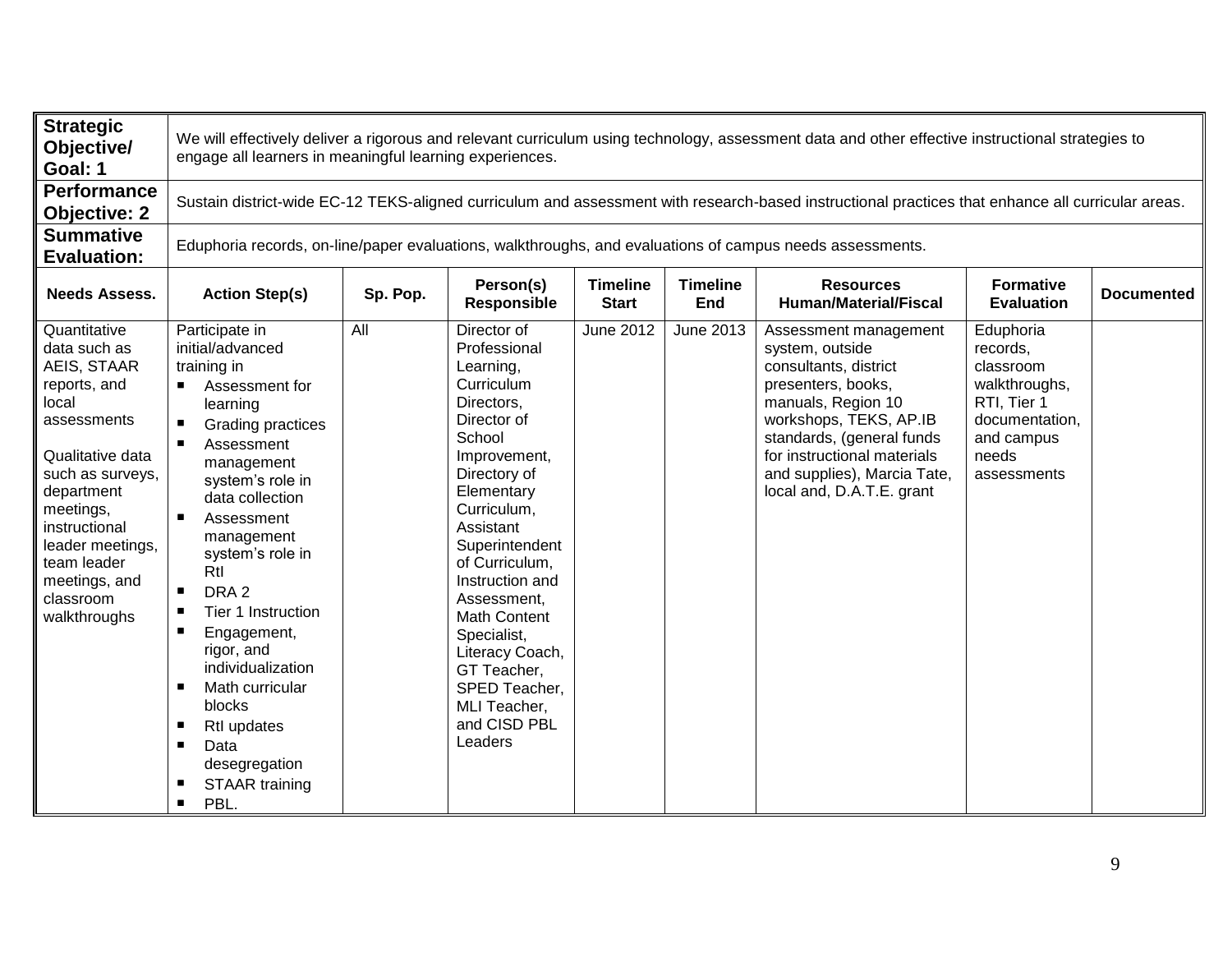| <b>Strategic</b><br><b>Objective/Goal:</b> |                                                                                                                                                                                                                                                                                                                                    | We will effectively deliver a rigorous and relevant curriculum using technology, assessment data and other effective instructional strategies to<br>engage all learners in meaningful learning experiences. |                                                                                                                                   |                                 |                        |                                                                                                                            |                                                                                                               |                   |  |  |  |
|--------------------------------------------|------------------------------------------------------------------------------------------------------------------------------------------------------------------------------------------------------------------------------------------------------------------------------------------------------------------------------------|-------------------------------------------------------------------------------------------------------------------------------------------------------------------------------------------------------------|-----------------------------------------------------------------------------------------------------------------------------------|---------------------------------|------------------------|----------------------------------------------------------------------------------------------------------------------------|---------------------------------------------------------------------------------------------------------------|-------------------|--|--|--|
| <b>Performance</b><br><b>Objective: 2</b>  | areas.                                                                                                                                                                                                                                                                                                                             | Sustain district-wide EC-12 TEKS-aligned curriculum and assessment with research-based instructional practices that enhance all curricular                                                                  |                                                                                                                                   |                                 |                        |                                                                                                                            |                                                                                                               |                   |  |  |  |
| <b>Summative</b><br><b>Evaluation:</b>     |                                                                                                                                                                                                                                                                                                                                    | Eduphoria records, on-line/paper evaluations, walkthroughs, and evaluations of campus needs assessments.                                                                                                    |                                                                                                                                   |                                 |                        |                                                                                                                            |                                                                                                               |                   |  |  |  |
| <b>Needs Assess.</b>                       | <b>Action Step(s)</b>                                                                                                                                                                                                                                                                                                              | Sp. Pop.                                                                                                                                                                                                    | Person(s)<br><b>Responsible</b>                                                                                                   | <b>Timeline</b><br><b>Start</b> | <b>Timeline</b><br>End | <b>Resources</b><br>Human/Material/Fi<br>scal                                                                              | <b>Formative</b><br><b>Evaluation</b>                                                                         | <b>Documented</b> |  |  |  |
| STAAR summary<br>report                    | Provide additional<br>opportunities to<br>supplement training<br>and improve<br>instruction for<br>targeted<br>populations, such as<br>5 <sup>th</sup> grade science<br>and $4th$ grade<br>reading.<br>Share instructional<br>strategies with staff<br>and activities from<br>How to Teach<br>Students Who Don't<br>Look Like You. | All                                                                                                                                                                                                         | Campus<br>Admin,<br>Teachers,<br>Literacy<br>Coach,<br>Science and<br><b>ELAR Content</b><br>Specialists,<br>and trained<br>staff | <b>June 2012</b>                | June 2013              | Training materials,<br>and time for<br>teachers to analyze<br>data and set<br>specific goals for<br>student<br>improvement | Lesson plans,<br>walkthroughs, student<br>products,<br>benchmarks, training<br>agendas, and sign in<br>sheets |                   |  |  |  |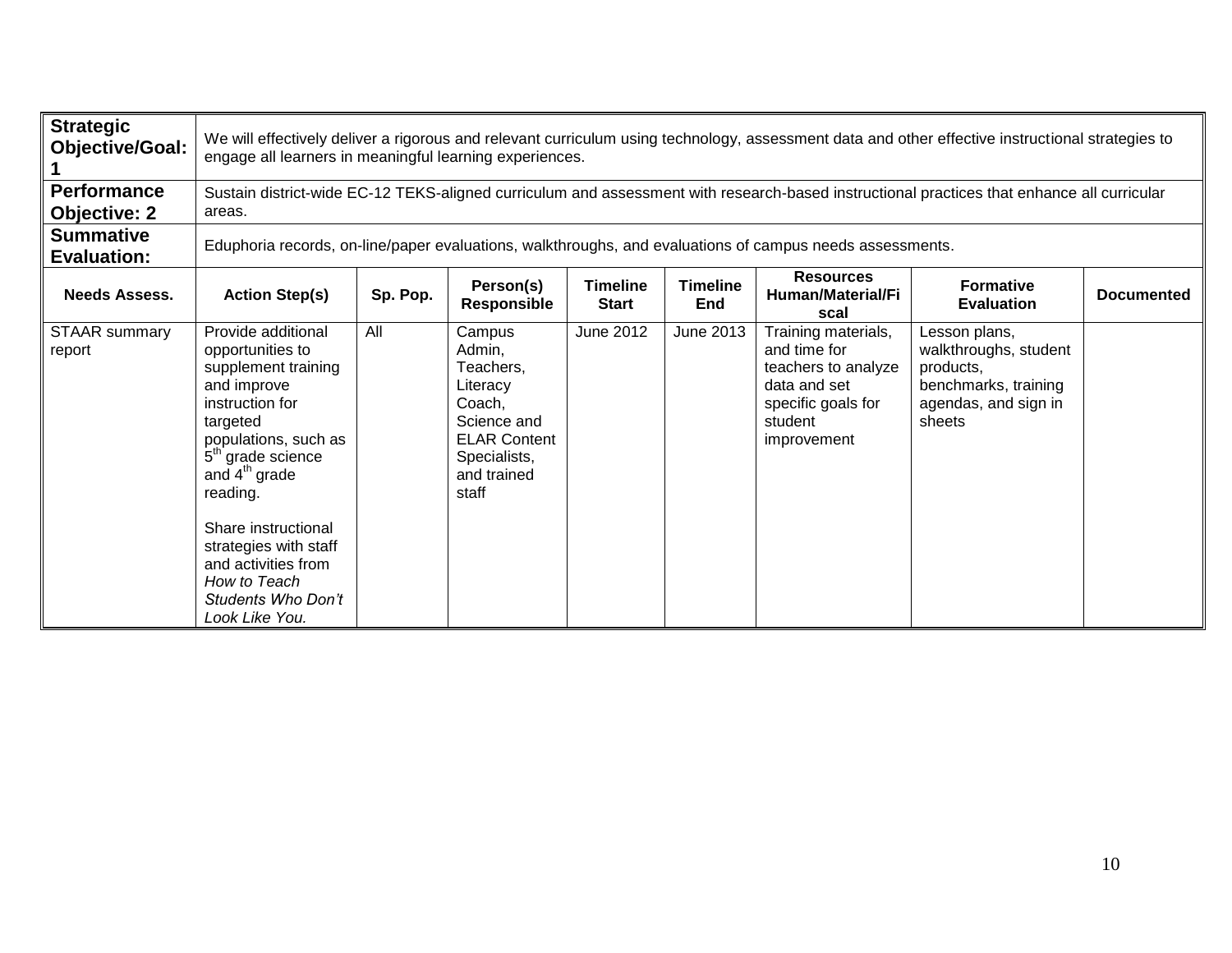| <b>Strategic</b><br><b>Objective/Goal:</b>                                                                                                                                                                                                                       |                                                                                                                                   | We will effectively deliver a rigorous and relevant curriculum using technology, assessment data and other effective instructional strategies to<br>engage all learners in meaningful learning experiences.                |                                     |                |                  |                                                                                                                                                                                                        |                                                                                                                     |  |  |  |  |
|------------------------------------------------------------------------------------------------------------------------------------------------------------------------------------------------------------------------------------------------------------------|-----------------------------------------------------------------------------------------------------------------------------------|----------------------------------------------------------------------------------------------------------------------------------------------------------------------------------------------------------------------------|-------------------------------------|----------------|------------------|--------------------------------------------------------------------------------------------------------------------------------------------------------------------------------------------------------|---------------------------------------------------------------------------------------------------------------------|--|--|--|--|
| <b>Performance</b><br><b>Objective: 2</b>                                                                                                                                                                                                                        | areas.                                                                                                                            |                                                                                                                                                                                                                            |                                     |                |                  | Sustain district-wide EC-12 TEKS-aligned curriculum and assessment with research-based instructional practices that enhance all curricular                                                             |                                                                                                                     |  |  |  |  |
| <b>Summative</b><br><b>Evaluation:</b>                                                                                                                                                                                                                           |                                                                                                                                   |                                                                                                                                                                                                                            |                                     |                |                  | Eduphoria records, on-line/paper evaluations, walkthroughs, and evaluations of campus needs assessments.                                                                                               |                                                                                                                     |  |  |  |  |
| <b>Needs Assess.</b>                                                                                                                                                                                                                                             | <b>Action</b><br>Step(s)                                                                                                          | <b>Timeline</b><br><b>Timeline</b><br>Person(s)<br><b>Formative</b><br><b>Resources</b><br>Sp. Pop.<br><b>Documented</b><br><b>Responsible</b><br><b>Start</b><br><b>Human/Material/Fiscal</b><br><b>Evaluation</b><br>End |                                     |                |                  |                                                                                                                                                                                                        |                                                                                                                     |  |  |  |  |
| Quantitative data<br>such as AEIS,<br><b>TAKS summary</b><br>reports, and local<br>assessments<br>Qualitative data<br>such as surveys,<br>department<br>meetings,<br>instructional leader<br>meetings, team<br>leader meetings,<br>and classroom<br>walkthroughs | Provide<br>additional<br>opportunities<br>to supplement<br>training and<br>improve<br>instruction for<br>targeted<br>populations. | All                                                                                                                                                                                                                        | Title 1<br>Campus<br>Administrators | August<br>2012 | June 2013        | Planning days for grade<br>level teams, and campus<br>trainings during<br>instructional day                                                                                                            | Campus needs<br>assessment and<br>documentation of<br>additional staff<br>development<br>opportunities              |  |  |  |  |
| Math STAAR 3-5,<br>Math benchmarks<br>K-1, and PS tests<br>$2 - 5$                                                                                                                                                                                               | Strengthen<br>focused math<br>differentiated<br>small groups.                                                                     | PreK-5                                                                                                                                                                                                                     | Classroom<br>teachers               | August<br>2012 | <b>June 2013</b> | Istation (Title 1 funds -<br>\$4,000), Reading A-Z<br>(general funds - \$1,500),<br>RazKids (general funds -<br>\$2,000), and Increased<br>Neufeld training and<br>student/teacher program<br>use data | Lesson plans,<br>walkthroughs,<br>student products,<br>math benchmarks.<br>and PST<br>intervention<br>plans/minutes |  |  |  |  |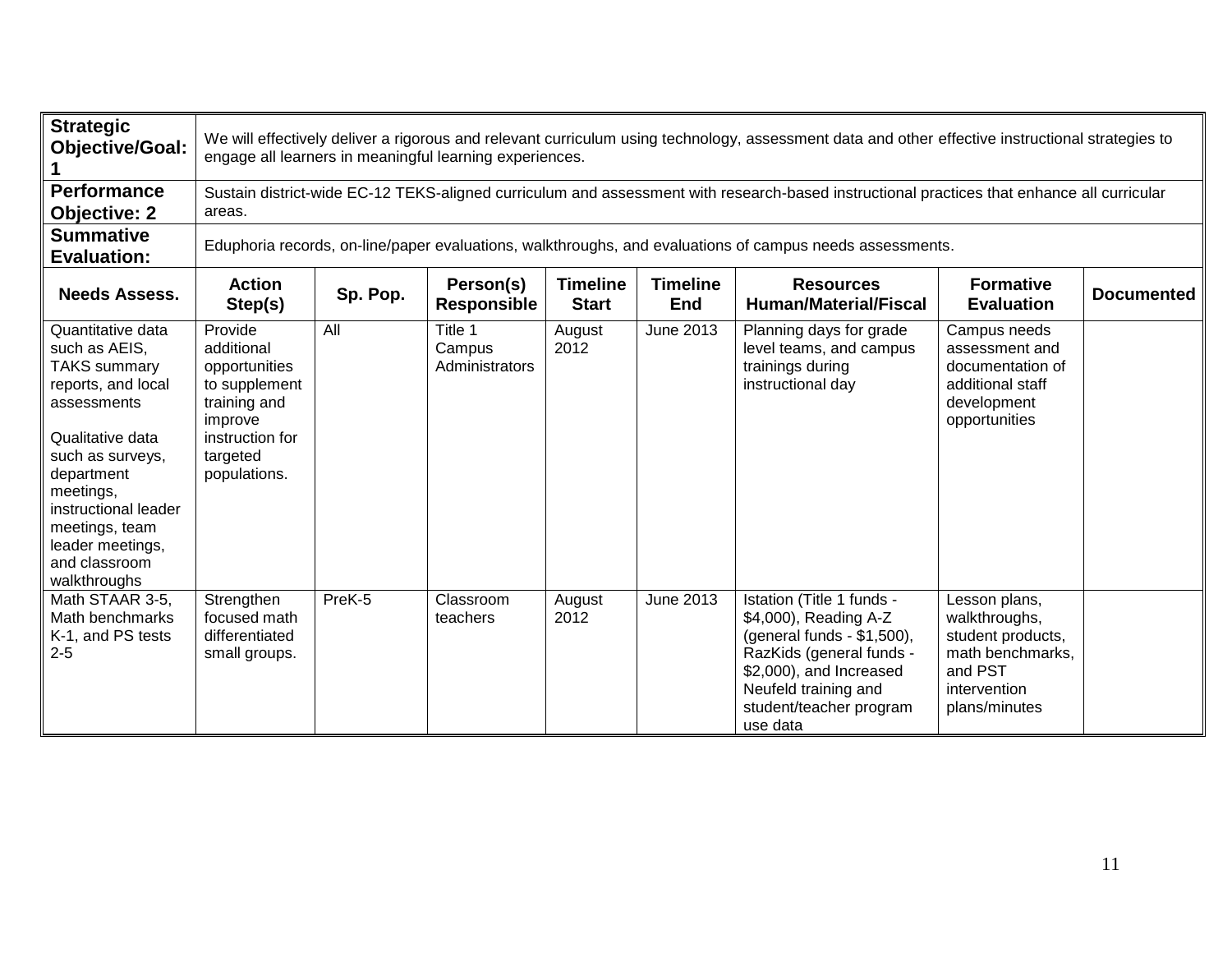| <b>Strategic</b><br><b>Objective/Goal</b><br>1:  |                                                                                                                                                                                                                                                                | We will effectively deliver a rigorous and relevant curriculum using technology, assessment data and other effective instructional strategies to<br>engage all learners in meaningful learning experiences.                   |                                           |                |              |                                                                                                                     |                                    |  |  |  |  |  |
|--------------------------------------------------|----------------------------------------------------------------------------------------------------------------------------------------------------------------------------------------------------------------------------------------------------------------|-------------------------------------------------------------------------------------------------------------------------------------------------------------------------------------------------------------------------------|-------------------------------------------|----------------|--------------|---------------------------------------------------------------------------------------------------------------------|------------------------------------|--|--|--|--|--|
| <b>Performance</b><br><b>Objective: 2</b>        | areas.                                                                                                                                                                                                                                                         | Sustain district-wide EC-12 TEKS-aligned curriculum and assessment with research-based instructional practices that enhance all curricular                                                                                    |                                           |                |              |                                                                                                                     |                                    |  |  |  |  |  |
| <b>Summative</b><br><b>Evaluation:</b>           |                                                                                                                                                                                                                                                                |                                                                                                                                                                                                                               |                                           |                |              | Eduphoria records, on-line/paper evaluations, walkthroughs, and evaluations of campus needs assessments.            |                                    |  |  |  |  |  |
| <b>Needs Assess.</b>                             | <b>Action Step(s)</b>                                                                                                                                                                                                                                          | Sp.<br>Person(s)<br><b>Timeline</b><br><b>Timeline</b><br><b>Formative</b><br><b>Resources</b><br><b>Documented</b><br><b>Responsible</b><br><b>Human/Material/Fiscal</b><br>Pop.<br><b>Start</b><br>End<br><b>Evaluation</b> |                                           |                |              |                                                                                                                     |                                    |  |  |  |  |  |
| Campus feedback,<br>and Community<br>feedback    | Provide a PBL<br>parent night to<br>share 21 <sup>st</sup> century<br>learning strategies<br>that will be used in<br>the classroom<br>through the use of<br>PBL<br>Invite a speaker to<br>address how best<br>to support<br>students at home<br>(Brenda Bird). | All                                                                                                                                                                                                                           | Campus<br>Administration,<br>and teachers | August<br>2012 | June<br>2013 | Materials needed for<br>parent night from Title 1<br>funds (\$417), Teachers,<br>PTOs, and parents and<br>guardians | Sign in sheet                      |  |  |  |  |  |
| Campus feedback,<br>and Writing STAAR<br>results | Strengthen Write<br>from the<br>Beginning<br>program with<br>campus training,<br>Teachers will<br>analyze STAAR<br>data.                                                                                                                                       | All                                                                                                                                                                                                                           | Assistant<br>Principal                    | August<br>2012 | June<br>2013 | Write from the Beginning<br>Binders, and handouts                                                                   | Write from the<br>Beginning agenda |  |  |  |  |  |
| Campus feedback                                  | <b>Attend PBL Buck</b><br>Institute Training<br>for Elementary.                                                                                                                                                                                                | Grade<br>level<br>reps                                                                                                                                                                                                        | Campus<br>Administration                  | August<br>2012 | June<br>2013 | Cost of sending team to<br>the PBL Buck Institute<br>(PBL World-Napa,CA)<br><b>Training for Elementary</b>          | Agenda from<br>presentations       |  |  |  |  |  |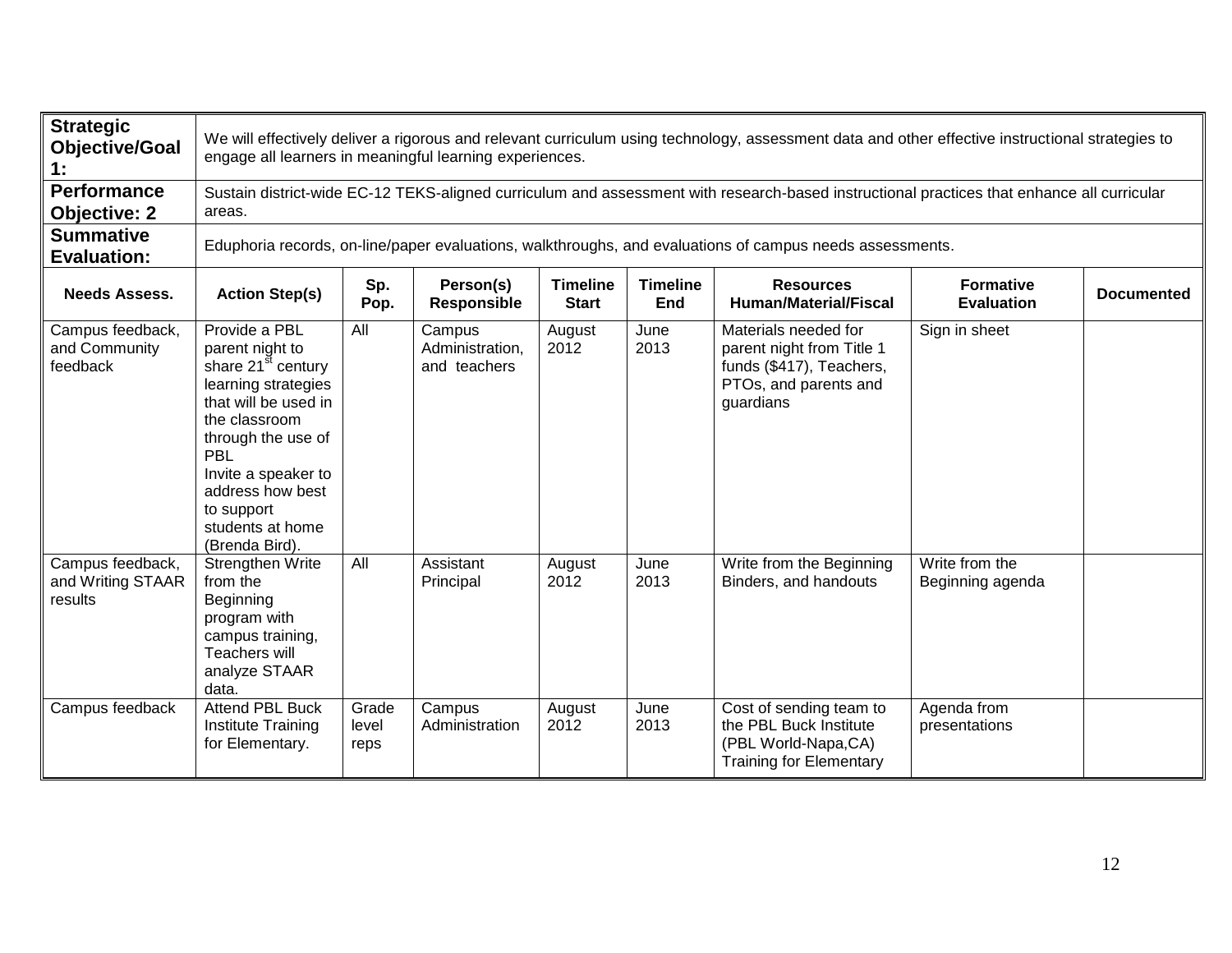| <b>Strategic</b><br><b>Objective/Goal: 1</b> |                                                                                                                                                                                       | We will effectively deliver a rigorous and relevant curriculum using technology, assessment data and other effective instructional strategies<br>to engage all learners in meaningful learning experiences. |                                                                                      |                                 |                               |                                           |                                                        |                   |  |  |  |
|----------------------------------------------|---------------------------------------------------------------------------------------------------------------------------------------------------------------------------------------|-------------------------------------------------------------------------------------------------------------------------------------------------------------------------------------------------------------|--------------------------------------------------------------------------------------|---------------------------------|-------------------------------|-------------------------------------------|--------------------------------------------------------|-------------------|--|--|--|
| <b>Performance</b><br>Objective: 3           | stakeholders.                                                                                                                                                                         | Communicate the district assessment plan to parents and teachers and report outcomes individually to parents and collectively to                                                                            |                                                                                      |                                 |                               |                                           |                                                        |                   |  |  |  |
| <b>Summative</b><br><b>Evaluation:</b>       |                                                                                                                                                                                       | Copies of documents used to communicate to parents, teachers, students and stakeholders.                                                                                                                    |                                                                                      |                                 |                               |                                           |                                                        |                   |  |  |  |
| <b>Needs Assess.</b>                         | <b>Action Step(s)</b>                                                                                                                                                                 | Sp.<br>Pop.                                                                                                                                                                                                 | Person(s)<br>Responsible                                                             | <b>Timeline</b><br><b>Start</b> | <b>Timeline</b><br><b>End</b> | <b>Resources</b><br>Human/Material/Fiscal | <b>Formative</b><br><b>Evaluation</b>                  | <b>Documented</b> |  |  |  |
| Campus and<br>community feedback             | The staff will<br>read and apply<br>best practices<br>described in the<br>book Elements<br>of Grading: A<br>Guide to<br>Effective<br><b>Grading Practice</b><br>by Douglas<br>Reeves. | All                                                                                                                                                                                                         | Campus<br>Admin,<br>Teachers, and<br>Director of<br>Advanced<br>Academics<br>and CTE | August<br>2012                  | June<br>2013                  | Books for staff                           | Campus book study<br>discussions, and<br>presentations |                   |  |  |  |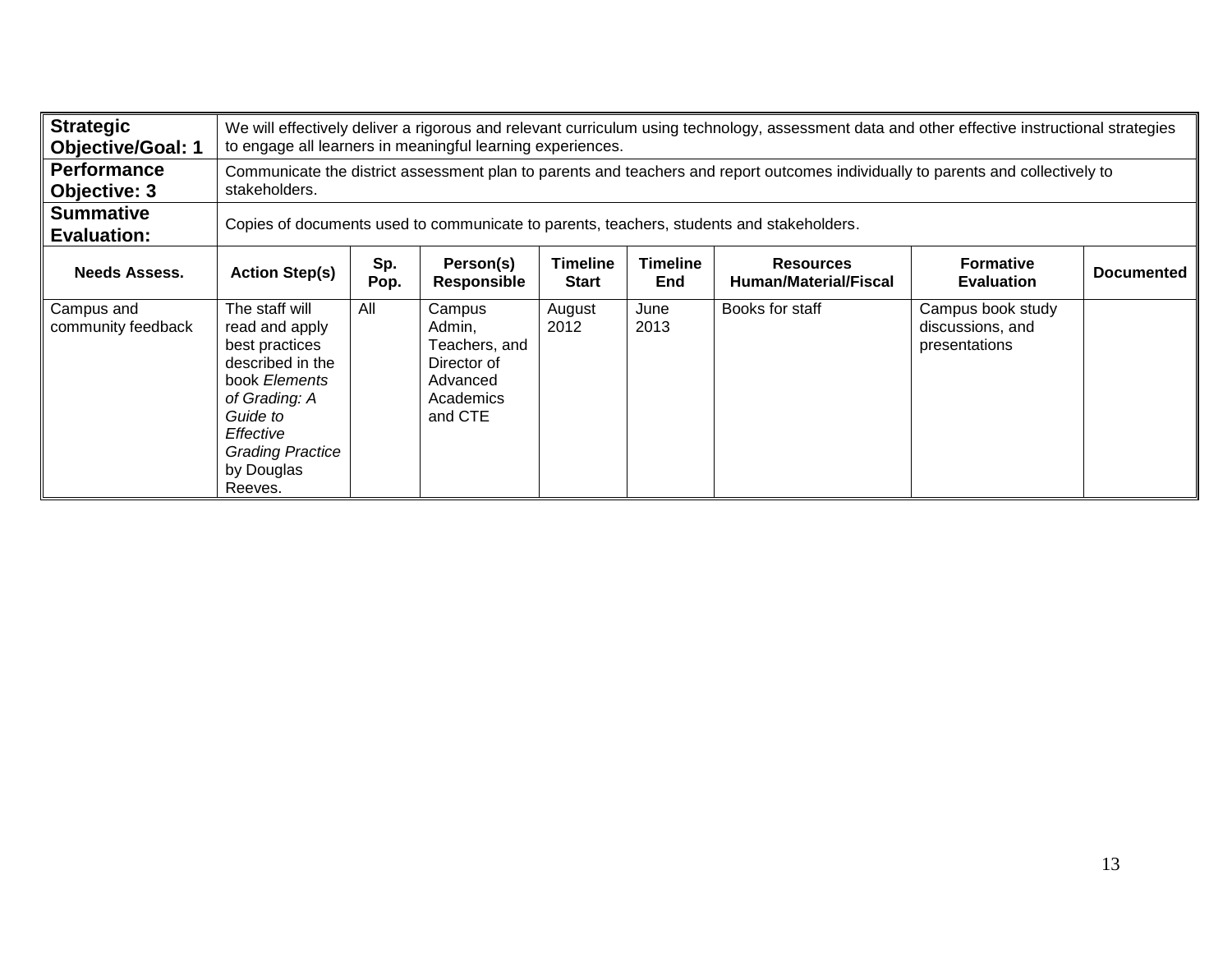| <b>Strategic</b><br><b>Objective/Goal: 1</b> |                                                                                                         | We will effectively deliver a rigorous and relevant curriculum using technology, assessment data and other effective instructional strategies<br>to engage all learners in meaningful learning experiences.                       |                                           |                |                |                                                                                                                                       |                                                                                         |  |  |  |  |
|----------------------------------------------|---------------------------------------------------------------------------------------------------------|-----------------------------------------------------------------------------------------------------------------------------------------------------------------------------------------------------------------------------------|-------------------------------------------|----------------|----------------|---------------------------------------------------------------------------------------------------------------------------------------|-----------------------------------------------------------------------------------------|--|--|--|--|
| <b>Performance</b><br>Objective: 6           |                                                                                                         | Integrate 21 <sup>st</sup> Century learning skills within the district.                                                                                                                                                           |                                           |                |                |                                                                                                                                       |                                                                                         |  |  |  |  |
| <b>Summative</b><br><b>Evaluation:</b>       |                                                                                                         |                                                                                                                                                                                                                                   |                                           |                |                | Documentation of staff development offerings, updated teacher walkthrough, snapshot, grading rubrics and Student Satisfaction Survey. |                                                                                         |  |  |  |  |
| <b>Needs Assess.</b>                         | <b>Action</b><br>Step(s)                                                                                | Person(s)<br><b>Timeline</b><br><b>Timeline</b><br><b>Formative</b><br><b>Resources</b><br>Sp. Pop.<br><b>Documented</b><br><b>Responsible</b><br><b>End</b><br><b>Human/Material/Fiscal</b><br><b>Start</b><br><b>Evaluation</b> |                                           |                |                |                                                                                                                                       |                                                                                         |  |  |  |  |
| Campus discussion                            | The staff will<br>read/apply<br>best<br>practices<br>described in<br>the book<br>Power of our<br>Words. | All                                                                                                                                                                                                                               | Teachers, and<br>Campus<br>Administration | August<br>2012 | June<br>2013   | Teachers, PTO, and<br>parents and guardians                                                                                           | Campus book study<br>discussions and<br>presentations, and<br>classroom<br>observations |  |  |  |  |
| Campus discussion                            | The staff will<br>read/apply<br>best<br>practices<br>described in<br>the book<br>Mindset.               | Team leaders<br>Administration                                                                                                                                                                                                    | Teachers, and<br>Campus<br>Administration | June<br>2012   | August<br>2013 | Campus administrators,<br>and Team leaders                                                                                            | Campus book study<br>discussions, and<br>presentations to<br>grade level teams          |  |  |  |  |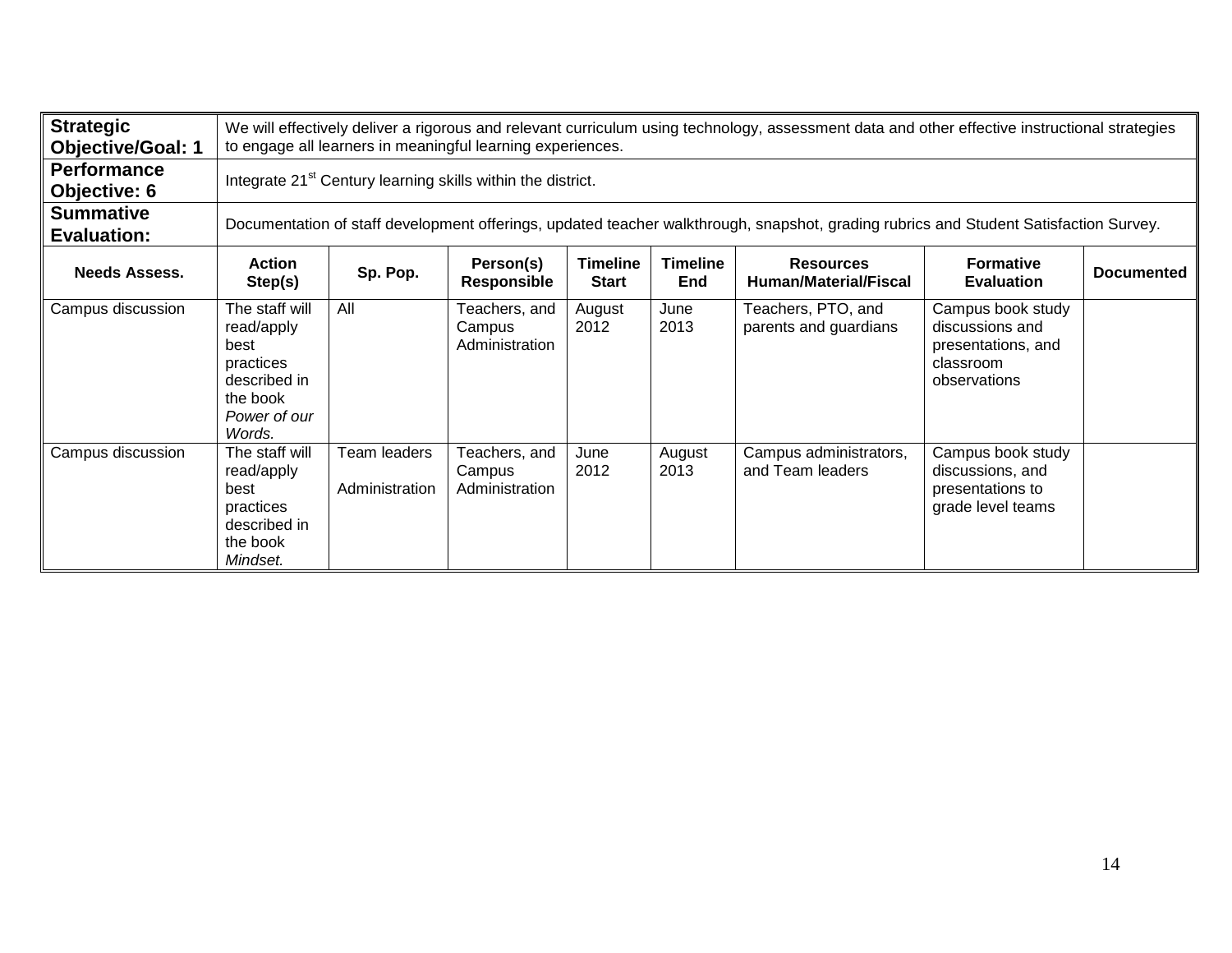| <b>Strategic</b><br><b>Objective/Goal: 1</b> |                                                                                                                                           | We will effectively deliver a rigorous and relevant curriculum using technology, assessment data and other effective instructional strategies to<br>engage all learners in meaningful learning experiences.                           |                                                               |                  |             |                                                                                                                   |                                                                                         |  |  |  |  |
|----------------------------------------------|-------------------------------------------------------------------------------------------------------------------------------------------|---------------------------------------------------------------------------------------------------------------------------------------------------------------------------------------------------------------------------------------|---------------------------------------------------------------|------------------|-------------|-------------------------------------------------------------------------------------------------------------------|-----------------------------------------------------------------------------------------|--|--|--|--|
| <b>Performance</b><br><b>Objective: 7</b>    |                                                                                                                                           | Increase connections between real world experiences and authentic classroom instruction.                                                                                                                                              |                                                               |                  |             |                                                                                                                   |                                                                                         |  |  |  |  |
| <b>Summative</b><br><b>Evaluation:</b>       |                                                                                                                                           |                                                                                                                                                                                                                                       |                                                               |                  |             | Documentation of lessons containing real world experiences, service learning and authentic classroom instruction. |                                                                                         |  |  |  |  |
| <b>Needs Assess.</b>                         | <b>Action Step(s)</b>                                                                                                                     | <b>Resources</b><br>Person(s)<br><b>Timeline</b><br><b>Timeline</b><br><b>Formative</b><br>Sp. Pop.<br>Human/Material/<br><b>Documented</b><br><b>Responsible</b><br><b>Start</b><br><b>End</b><br><b>Evaluation</b><br><b>Fiscal</b> |                                                               |                  |             |                                                                                                                   |                                                                                         |  |  |  |  |
| CISD Strategic Plan<br>2009                  | Grade levels will<br>access parent<br>talent pool at the<br>beginning of the<br>year or as needed<br>to support PBL<br>needs.             | All                                                                                                                                                                                                                                   | Campus<br>Administration,<br>and Classroom<br><b>Teachers</b> | <b>June 2012</b> | August 2013 | Campus<br>administrators,<br>Teachers, and PBL<br><b>Content Specialists</b>                                      | Campus<br>improvement<br>plan, PTO, and<br>list of parent<br>assets via<br>website form |  |  |  |  |
| Campus feedback                              | Provide a speaker<br>from Region 10<br>(Jose Velasquez)<br>to train teachers<br>on best practices<br>for English<br>Language<br>Learners. | All                                                                                                                                                                                                                                   | Region 10<br>Instructor, and<br>Campus<br>Administration      | August<br>2012   | June 2013   | Teachers.<br>immigrant students,<br>materials, and<br>tutoring and staff<br>development from<br>Title III funds   | Tutoring logs,<br>and staff<br>development<br>ideas to<br>implement                     |  |  |  |  |
| Campus feedback                              | Plan, design, and<br>create a VRE<br>garden using PBL<br>process at all<br>grade levels.                                                  | All                                                                                                                                                                                                                                   | Campus<br>Administration,<br>and Teachers                     | August<br>2012   | June 2013   | Teachers, VRE<br>PTO, and Dad's<br>Club                                                                           | Creation of the<br>garden                                                               |  |  |  |  |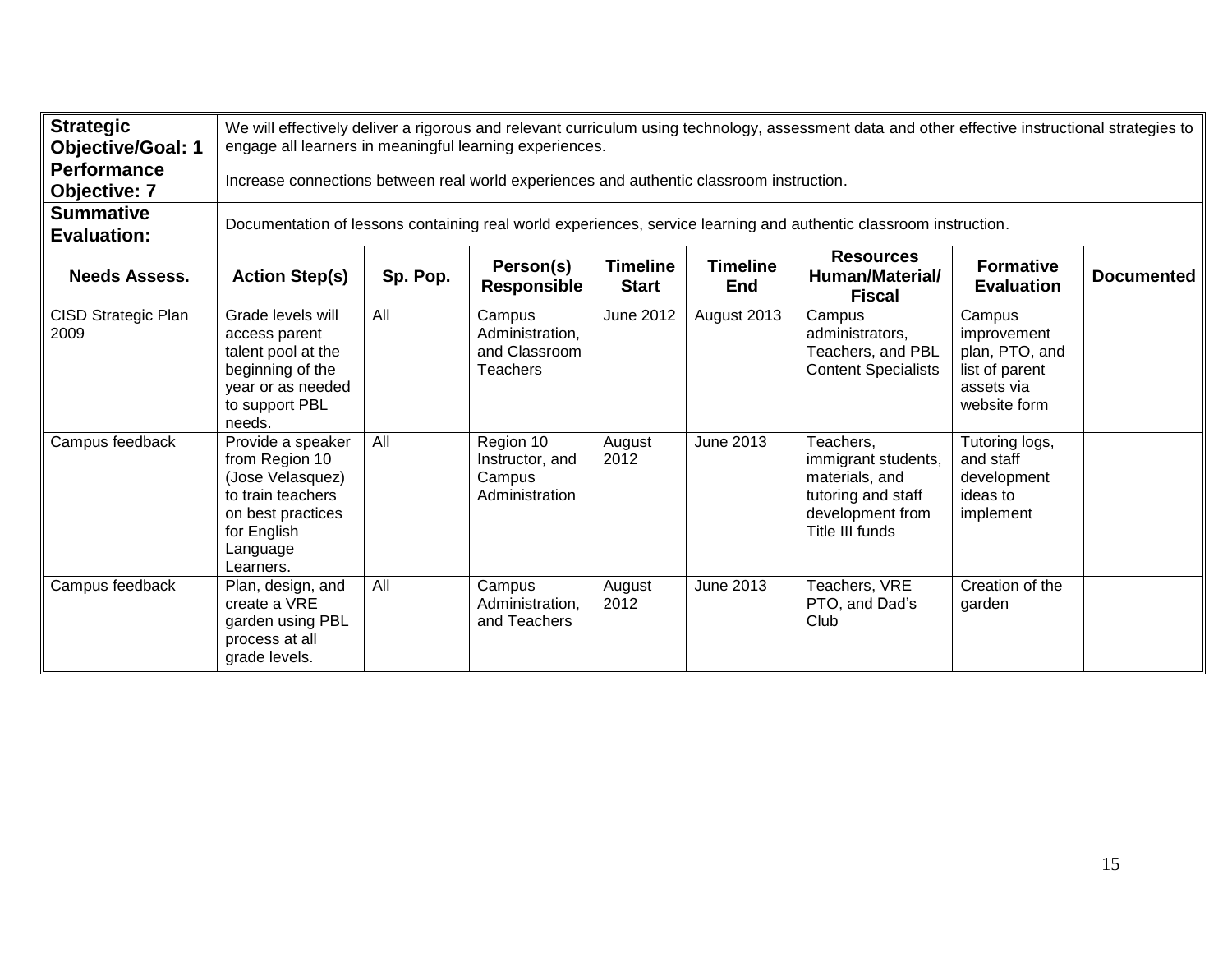| <b>Strategic</b><br><b>Objective/Goal: 1</b>                                                            |                                                                                                                                                                                                                                  | We will effectively deliver a rigorous and relevant curriculum using technology, assessment data and other effective instructional strategies to<br>engage all learners in meaningful learning experiences. |                                                                                         |                                 |                        |                                                                                                                 |                                                                                                |                   |  |  |  |  |
|---------------------------------------------------------------------------------------------------------|----------------------------------------------------------------------------------------------------------------------------------------------------------------------------------------------------------------------------------|-------------------------------------------------------------------------------------------------------------------------------------------------------------------------------------------------------------|-----------------------------------------------------------------------------------------|---------------------------------|------------------------|-----------------------------------------------------------------------------------------------------------------|------------------------------------------------------------------------------------------------|-------------------|--|--|--|--|
| <b>Performance</b><br><b>Objective: 8</b>                                                               |                                                                                                                                                                                                                                  |                                                                                                                                                                                                             |                                                                                         |                                 |                        | Transform systems to more effectively prepare students to be successful in post-secondary education and beyond. |                                                                                                |                   |  |  |  |  |
| <b>Summative</b><br><b>Evaluation:</b>                                                                  |                                                                                                                                                                                                                                  | PBMAS, student enrollment, student certification, CTE program evaluations, and New Vision Implementation Matrix.                                                                                            |                                                                                         |                                 |                        |                                                                                                                 |                                                                                                |                   |  |  |  |  |
| <b>Needs Assess.</b>                                                                                    | <b>Action Step(s)</b>                                                                                                                                                                                                            | Sp.<br>Pop.                                                                                                                                                                                                 | Person(s)<br><b>Responsible</b>                                                         | <b>Timeline</b><br><b>Start</b> | <b>Timeline</b><br>End | <b>Resources</b><br><b>Human/Material/Fiscal</b>                                                                | <b>Formative</b><br><b>Evaluation</b>                                                          | <b>Documented</b> |  |  |  |  |
| New Vision<br>Implementation<br>Matrix Pre Analysis,<br>and Campus<br>comprehensive<br>needs assessment | All teachers and<br>instructional staff<br>will conduct a self-<br>assessment using<br>the<br>implementation<br>matrix rubric, use<br>data to identify<br>areas for<br>improvement that<br>will be applied in<br>the classroom.  | All                                                                                                                                                                                                         | Campus<br>Administration,<br>and Director of<br>Advanced<br>Academics and<br><b>CTE</b> | August<br>2012                  | Sept.<br>2013          | Campus Administrators,<br>Teachers, and online<br>survey tool                                                   | Self-analysis results,<br>and final<br>implementation with<br>students                         |                   |  |  |  |  |
| CISD Curriculum<br>Framework                                                                            | Provide staff with<br>an introduction to<br>the CISD<br>Curriculum<br>Framework.<br>Continue to<br>provide<br>opportunities for<br>discussion and<br>professional<br>learning<br>opportunities<br>throughout the<br>school year. | All                                                                                                                                                                                                         | Campus<br>Administration,<br>District Liaison,<br>and PBL<br>Coaches                    | August<br>2012                  | June<br>2013           | Campus Administrators,<br>and district liaison                                                                  | Professional learning<br>sign-in sheets,<br>educator reflections,<br>and evaluation<br>surveys |                   |  |  |  |  |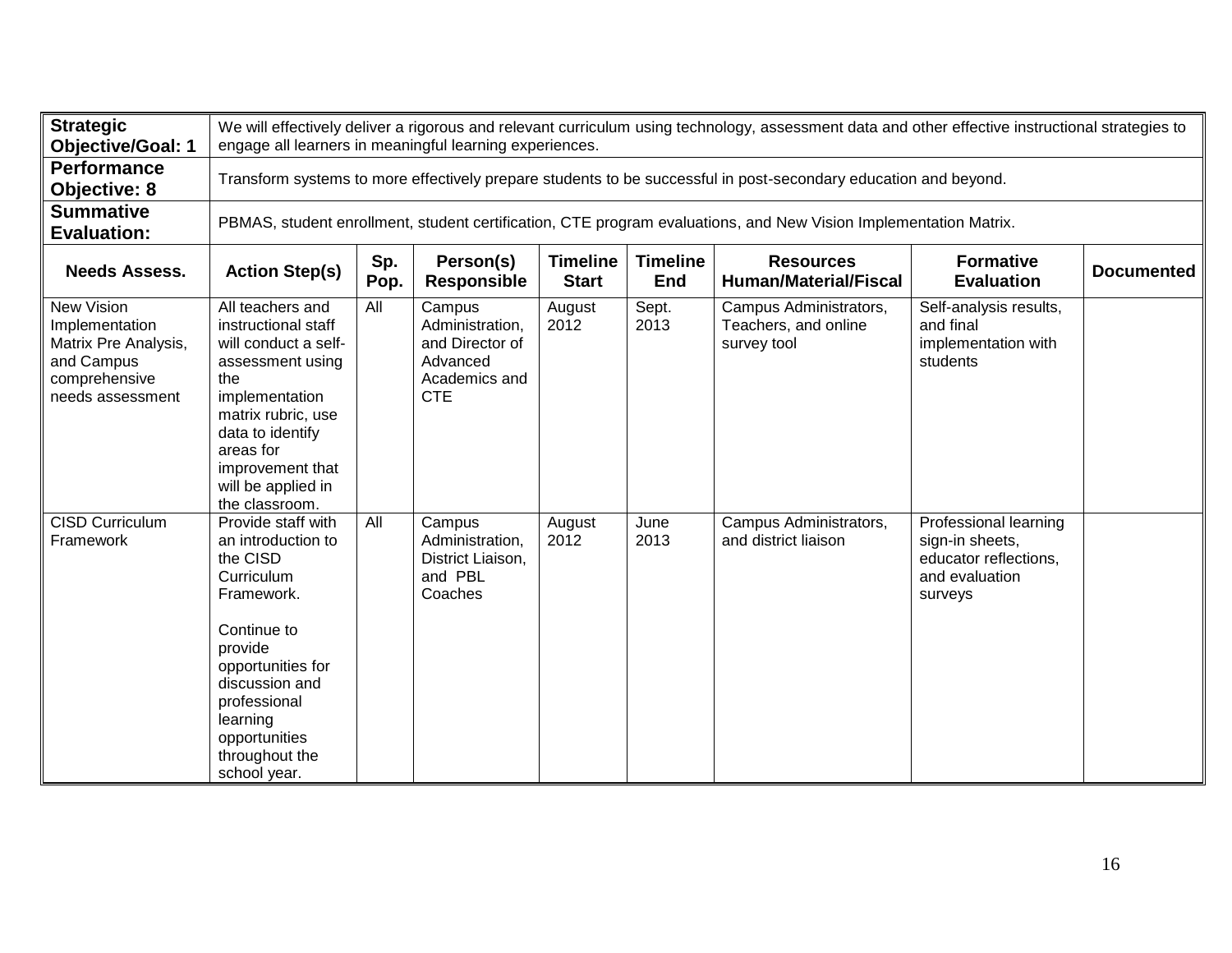| <b>Strategic</b><br><b>Objective/Goal: 1</b> | We will effectively deliver a rigorous and relevant curriculum using technology, assessment data and other effective instructional strategies to<br>engage all learners in meaningful learning experiences.                                                                                        |             |                                                                      |                                 |                               |                                                                                                                  |                                                                                                         |                   |
|----------------------------------------------|----------------------------------------------------------------------------------------------------------------------------------------------------------------------------------------------------------------------------------------------------------------------------------------------------|-------------|----------------------------------------------------------------------|---------------------------------|-------------------------------|------------------------------------------------------------------------------------------------------------------|---------------------------------------------------------------------------------------------------------|-------------------|
| <b>Performance</b><br><b>Objective: 8</b>    |                                                                                                                                                                                                                                                                                                    |             |                                                                      |                                 |                               | Transform systems to more effectively prepare students to be successful in post-secondary education and beyond.  |                                                                                                         |                   |
| <b>Summative</b><br><b>Evaluation:</b>       |                                                                                                                                                                                                                                                                                                    |             |                                                                      |                                 |                               | PBMAS, student enrollment, student certification, CTE program evaluations, and New Vision Implementation Matrix. |                                                                                                         |                   |
| <b>Needs Assess.</b>                         | <b>Action Step(s)</b>                                                                                                                                                                                                                                                                              | Sp.<br>Pop. | Person(s)<br><b>Responsible</b>                                      | <b>Timeline</b><br><b>Start</b> | <b>Timeline</b><br><b>End</b> | <b>Resources</b><br><b>Human/Material/Fiscal</b>                                                                 | <b>Formative</b><br><b>Evaluation</b>                                                                   | <b>Documented</b> |
| Organizational<br>Transformation             | $21st$ century<br>pedagogy will be<br>taught through the<br>lens of PBL.<br>Leaders will lead as<br>leaders and<br>learners. The<br>instructional<br>environment will be<br>risk-free and<br>collaborative, with<br>teacher as<br>facilitators.<br>Share VRE<br>Transformation<br>Plan with staff. | All         | Campus<br>Administration,<br>District Liaison,<br>and PBL<br>Coaches | August<br>2012                  | June<br>2013                  | Campus administrators,<br>and district liaison                                                                   | Professional learning<br>sign-in sheets,<br>educator reflections.<br>and evaluation<br>surveys          |                   |
| Reciprocal<br>Community<br>Partnerships      | Continue<br>partnership with<br>Omni Hotel and<br>Las Colinas Credit<br>Unit.<br>Offer additional<br>opportunities to<br>establish reciprocal<br>relationships in the<br>community.                                                                                                                | All         | Campus<br>Administration                                             | August<br>2012                  | June<br>2013                  | Campus administrators                                                                                            | Artifacts from<br>partnership activities<br>(photos,<br>communication,<br><b>SBDM</b><br>documentation) |                   |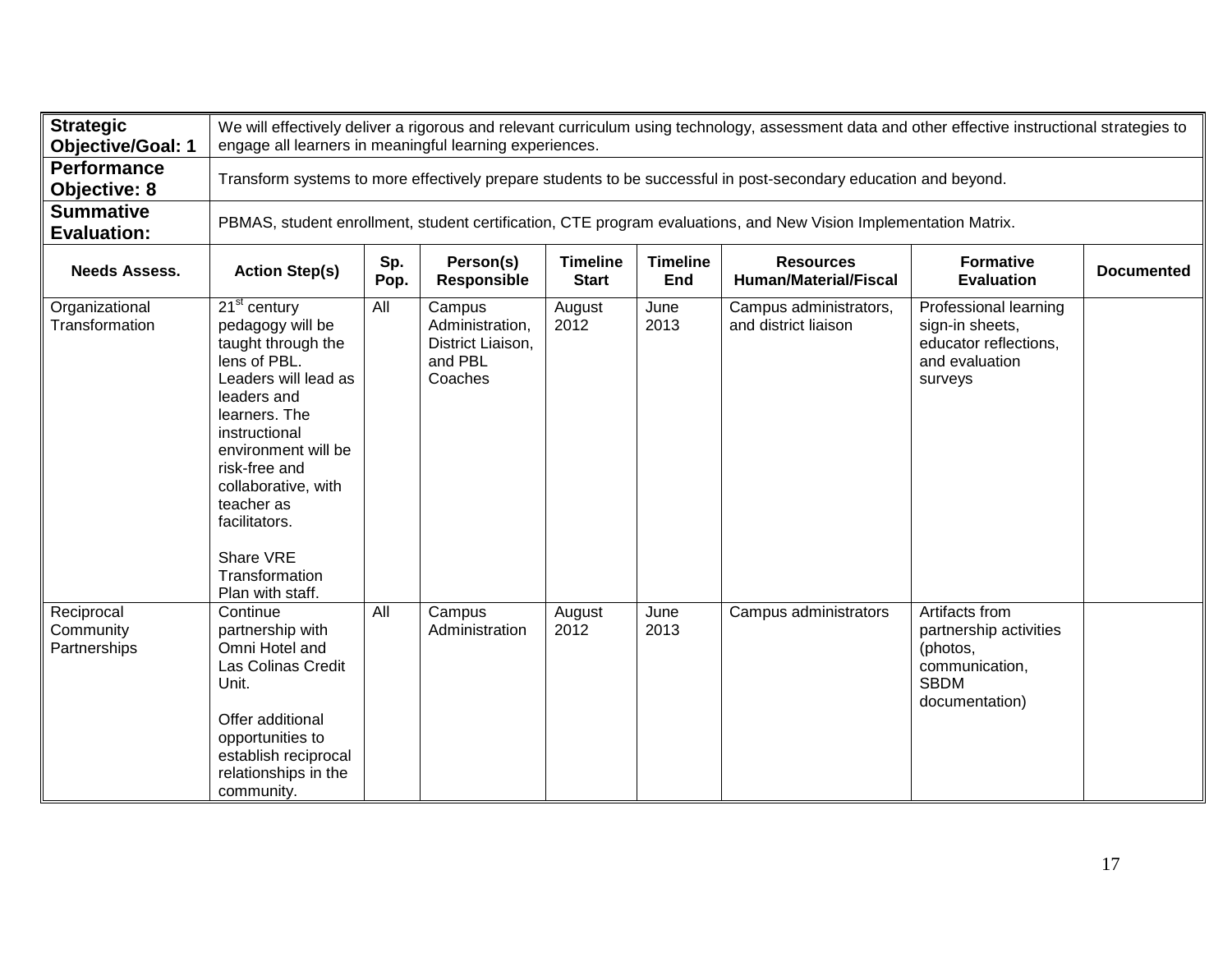| <b>Strategic</b><br><b>Objective/Goal: 2</b> | We will identify CISD character traits to be integrated throughout the district and develop means to assess student demonstration of those<br>traits. |                                                                                                                                                                                              |                                                   |                                 |                        |                                                                                                                                                                                                                                                                                          |                                                                                                         |                   |
|----------------------------------------------|-------------------------------------------------------------------------------------------------------------------------------------------------------|----------------------------------------------------------------------------------------------------------------------------------------------------------------------------------------------|---------------------------------------------------|---------------------------------|------------------------|------------------------------------------------------------------------------------------------------------------------------------------------------------------------------------------------------------------------------------------------------------------------------------------|---------------------------------------------------------------------------------------------------------|-------------------|
| <b>Performance</b><br><b>Objective: 1</b>    |                                                                                                                                                       |                                                                                                                                                                                              |                                                   |                                 |                        | Promote the development and demonstration of positive character traits including (but not limited to): Courage, Trustworthiness, Integrity,<br>Respect & Courtesy, Responsibility, Fairness, Caring, Good Citizenship, School Pride consistent with the terms of the TEC Section 29.906. |                                                                                                         |                   |
| <b>Summative</b><br><b>Evaluation:</b>       |                                                                                                                                                       | Data gathered from random visits to CISD campuses, community feedback, including survey data from presenters, guest speakers, etc, on<br>demonstration of character traits by CISD students. |                                                   |                                 |                        |                                                                                                                                                                                                                                                                                          |                                                                                                         |                   |
| <b>Needs Assess.</b>                         | <b>Action Step(s)</b>                                                                                                                                 | Sp.<br>Pop.                                                                                                                                                                                  | Person(s)<br><b>Responsible</b>                   | <b>Timeline</b><br><b>Start</b> | <b>Timeline</b><br>End | <b>Resources</b><br><b>Human/Material/Fiscal</b>                                                                                                                                                                                                                                         | <b>Formative</b><br><b>Evaluation</b>                                                                   | <b>Documented</b> |
| Campus feedback                              | Conflict resolution<br>will be taught to<br>students and<br>practiced daily to<br>enhance<br>communication and<br>collaboration.                      | All                                                                                                                                                                                          | Campus<br>counselor, and<br>Classroom<br>Teachers | August<br>2012                  | June<br>2013           | List of conflict resolution<br>ideas and resources,<br>instructional specialists,<br>content curriculum<br>writers, and local funds                                                                                                                                                      | Lesson plans,<br>classroom visits.<br>assembly agendas,<br>and grade level<br>skits on<br>announcements |                   |
| Campus feedback                              | Implement<br>community<br>expectations to<br>focus on good<br>character.                                                                              | All                                                                                                                                                                                          | Teachers, and<br>Campus<br>Administration         | August<br>2012                  | June<br>2013           | List of community<br>resources to be<br>implemented, teachers,<br>and administration                                                                                                                                                                                                     | Walkthroughs,<br>assemblies, and<br>agendas                                                             |                   |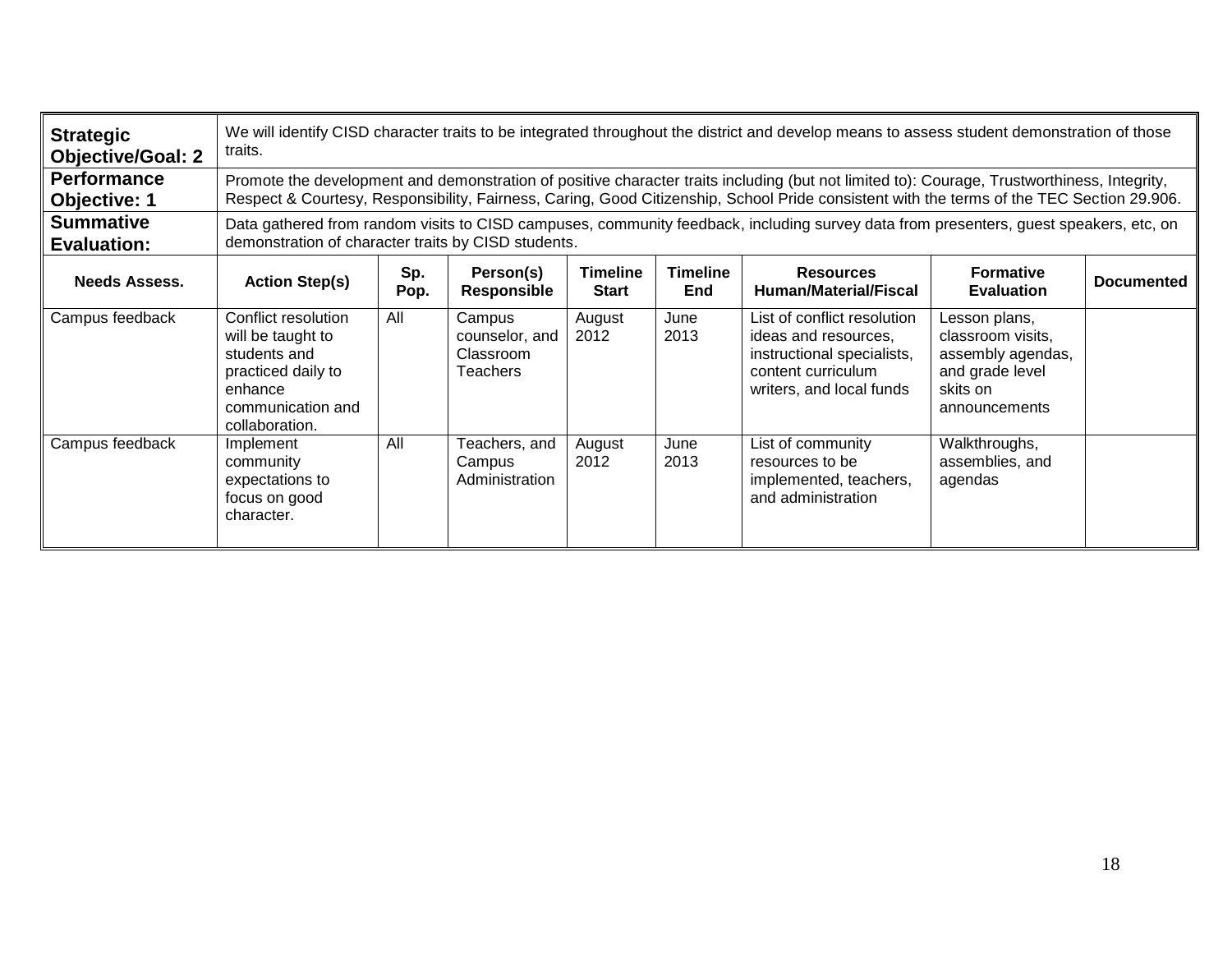| <b>Strategic</b><br><b>Objective/Goal: 3</b> |                                                                                        | We will increase efficiency in the district operations and educational delivery system through the use of technology, and further develop<br>business and community partnerships in order to best achieve our mission and objectives. |                                           |                                 |                               |                                                                                                                                         |                                       |                   |  |
|----------------------------------------------|----------------------------------------------------------------------------------------|---------------------------------------------------------------------------------------------------------------------------------------------------------------------------------------------------------------------------------------|-------------------------------------------|---------------------------------|-------------------------------|-----------------------------------------------------------------------------------------------------------------------------------------|---------------------------------------|-------------------|--|
| <b>Performance</b><br><b>Objective: 1</b>    | addresses 21st Century technology skills.                                              |                                                                                                                                                                                                                                       |                                           |                                 |                               | Increase CISD staff's level of technology integration expertise (proficiencies) through a differentiated staff development program that |                                       |                   |  |
| <b>Summative</b><br><b>Evaluation:</b>       |                                                                                        | Documented cumulative evidence of staff growth and progress over time in achieving 21st Century technology skills.                                                                                                                    |                                           |                                 |                               |                                                                                                                                         |                                       |                   |  |
| <b>Needs Assess.</b>                         | <b>Action Step(s)</b>                                                                  | Sp.<br>Pop.                                                                                                                                                                                                                           | Person(s)<br><b>Responsible</b>           | <b>Timeline</b><br><b>Start</b> | <b>Timeline</b><br><b>End</b> | <b>Resources</b><br>Human/Material/Fiscal                                                                                               | <b>Formative</b><br><b>Evaluation</b> | <b>Documented</b> |  |
| Campus feedback                              | Revise the VRE<br>3-Year<br>Technology Plan<br>to meet the<br>current needs of<br>VRE. | All                                                                                                                                                                                                                                   | Campus Admin, I-<br>Team, and<br>Teachers | August<br>2012                  | June 2013                     | Staff members, annual<br>review of materials, and<br>Integration specialists                                                            | Updated<br>technology plan            |                   |  |
| Administrative<br>discussions                | Increase<br>technology<br>integration<br>across<br>curriculum for all<br>grade levels. | All                                                                                                                                                                                                                                   | Teachers, I-Team,<br>and Librarian/CTA    | August<br>2012                  | June 2013                     | Lesson plans                                                                                                                            | Walkthroughs                          |                   |  |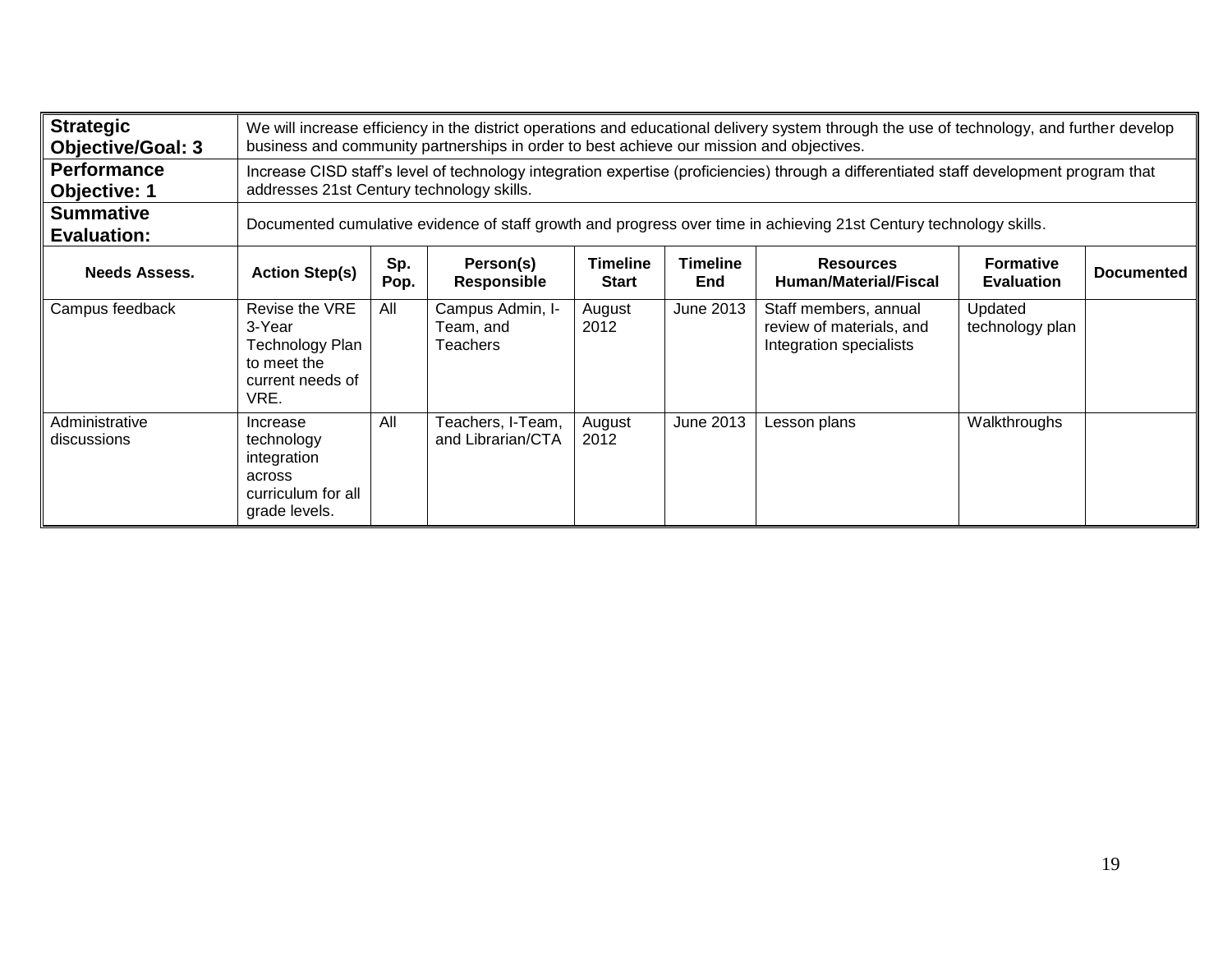# **CISD DISTRICT IMPROVEMENT PLAN 2012-2013 APPENDIX A: STATE AND FEDERAL MANDATES**

#### **Bullying Prevention**

| <b>Strategies</b> |                                                                                                                                            | <b>Resources</b>         | <b>Staff Responsible</b>                                 | <b>Evaluation</b>                                                            |
|-------------------|--------------------------------------------------------------------------------------------------------------------------------------------|--------------------------|----------------------------------------------------------|------------------------------------------------------------------------------|
| 1.                | All campuses will implement and<br>support CISD anti-Bullying policies,<br>guidelines and procedures designed<br>to reduce bullying.       | Campus<br><b>Budgets</b> | <b>Campus Principals and</b><br><b>Campus Counselors</b> | <b>Discipline Reports</b>                                                    |
|                   | 2. All Elementary Campuses will<br>implement and support RTime.                                                                            | Region 10                | <b>Campus Principals and</b><br><b>Campus Counselors</b> | <b>RTime Session Dates, RTime</b><br>Session Agendas and Lessons             |
|                   | 3. All Middle Schools will implement and<br>support Negotiate.                                                                             | Region 10                | <b>Campus Principals and</b><br><b>Campus Counselors</b> | <b>Negotiate Session Dates,</b><br>Negotiate Session Agendas, and<br>Lessons |
|                   | 4. All school staff members will be<br>trained in the CISD Bullying Reporting<br>Protocol.                                                 | Campus<br><b>Budgets</b> | <b>Campus Principals and</b><br><b>Campus Counselors</b> | <b>Discipline Reports</b>                                                    |
|                   | 5. All 5 <sup>th</sup> Grade students will view Cyber<br><b>Bullying video from Yellow Dyno</b><br>through Counseling Guidance<br>Program. | Campus<br><b>Budgets</b> | <b>Campus Counselor</b>                                  | <b>Discipline Reports</b>                                                    |
| 6.                | Parent information sessions will be<br>held to increase awareness and<br>prevention measures for bullying and<br>cyber bullying.           | <b>Local Funds</b>       | Assistant<br>Superintendent of<br>Administration         | Discipline Reports and agendas                                               |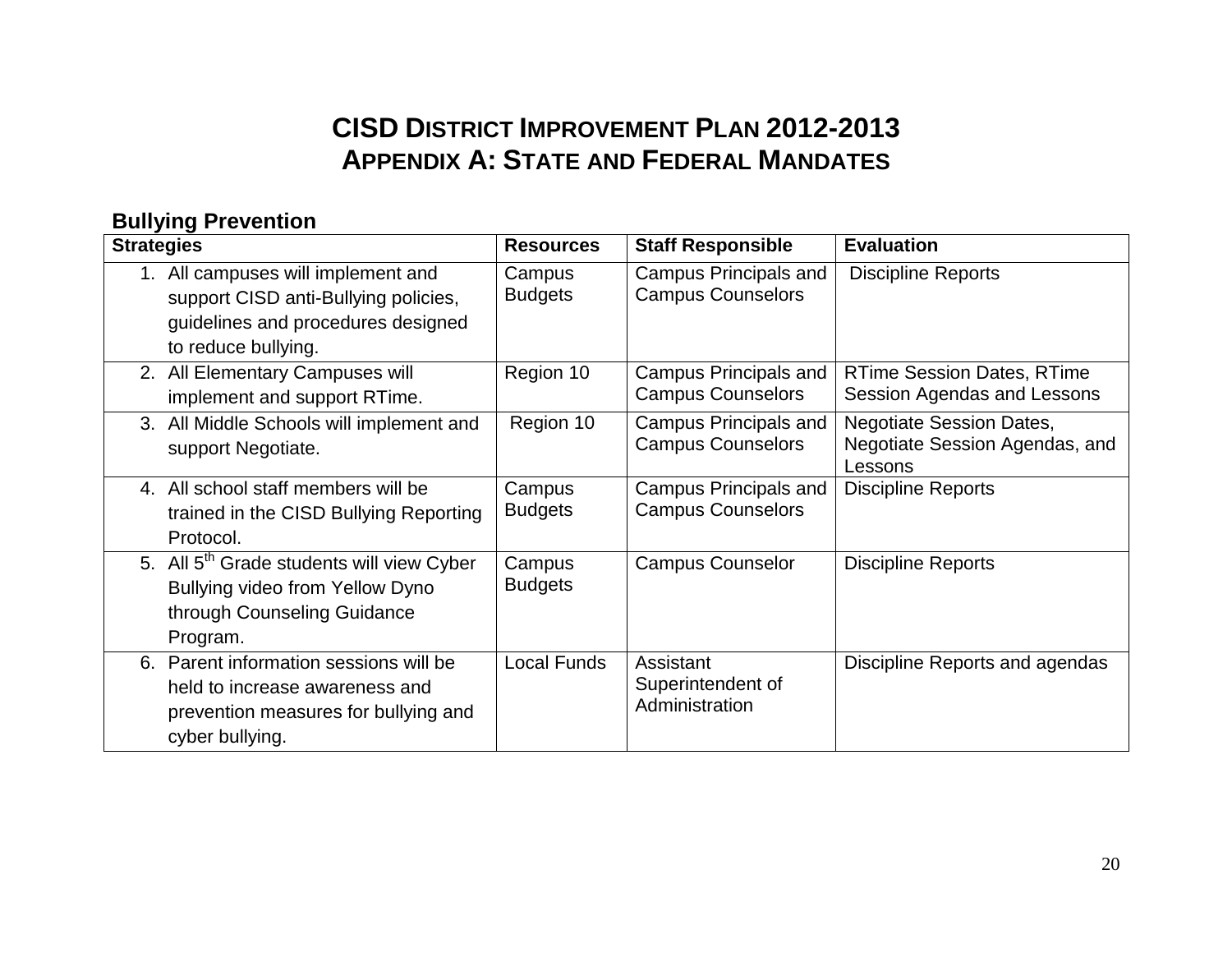#### **Child Abuse & Sexual Abuse Prevention**

| <b>Strategies</b>                                                                                                                                                    | <b>Resources</b> | <b>Staff Responsible</b>                                                         | <b>Evaluation</b>                                                                   |
|----------------------------------------------------------------------------------------------------------------------------------------------------------------------|------------------|----------------------------------------------------------------------------------|-------------------------------------------------------------------------------------|
| All campus counselors will be trained as<br>trainers of trainers in the Dallas Children's<br>Advocacy Center's training on<br>Recognizing and Reporting Child Abuse. | Region 10        | <b>Executive Director of</b><br>Leading and Learning<br>and Campus<br>Counselors | Training sign-in sheets,<br>Training Agendas, and<br><b>Training Survey Reports</b> |
| 2. All campus staff members will be trained<br>in the Dallas Children's Advocacy<br>Center's protocol on Recognizing and<br>Reporting Child Abuse.                   | Region 10        | <b>Executive Director of</b><br>Leading and Learning<br>and Campus<br>Counselors | Training sign-in sheets,<br>Training agendas and<br><b>Training Survey Reports</b>  |
| 3. All school staff members will follow the<br><b>CISD Child Abuse Reporting Protocol.</b>                                                                           | Region 10        | <b>Executive Director of</b><br>Leading and Learning<br>and Campus<br>Counselors | <b>Counselor Documentation</b>                                                      |

#### **Coordinated Health - SHAC Council**

| <b>Strategies</b>                                                                                             | <b>Resources</b>                         | <b>Staff Responsible</b> | <b>Evaluation</b>                                    |
|---------------------------------------------------------------------------------------------------------------|------------------------------------------|--------------------------|------------------------------------------------------|
| The SHAC Council will meet a<br>minimum of 4 times per year.                                                  | <b>Student</b><br>Services Budget        | Co-Chairs                | Minutes recorded and filed for<br>each meeting       |
| 2. The council will provide the CISD<br>Board an annual report of their<br>activities for the year.           | Student<br>Services Budget               | Co-Chairs                | Board Agenda - Presentation by<br><b>SHAC Chairs</b> |
| 3. The majority of the council<br>membership will be parents and the<br>co-chair will be a parent.            | <b>Student</b><br><b>Services Budget</b> | Co-Chairs                | Membership List                                      |
| 4. The district expectation is that a<br>representative from each campus will<br>participate in the committee | <b>Student</b><br><b>Services Budget</b> | Co-Chairs                | Membership List                                      |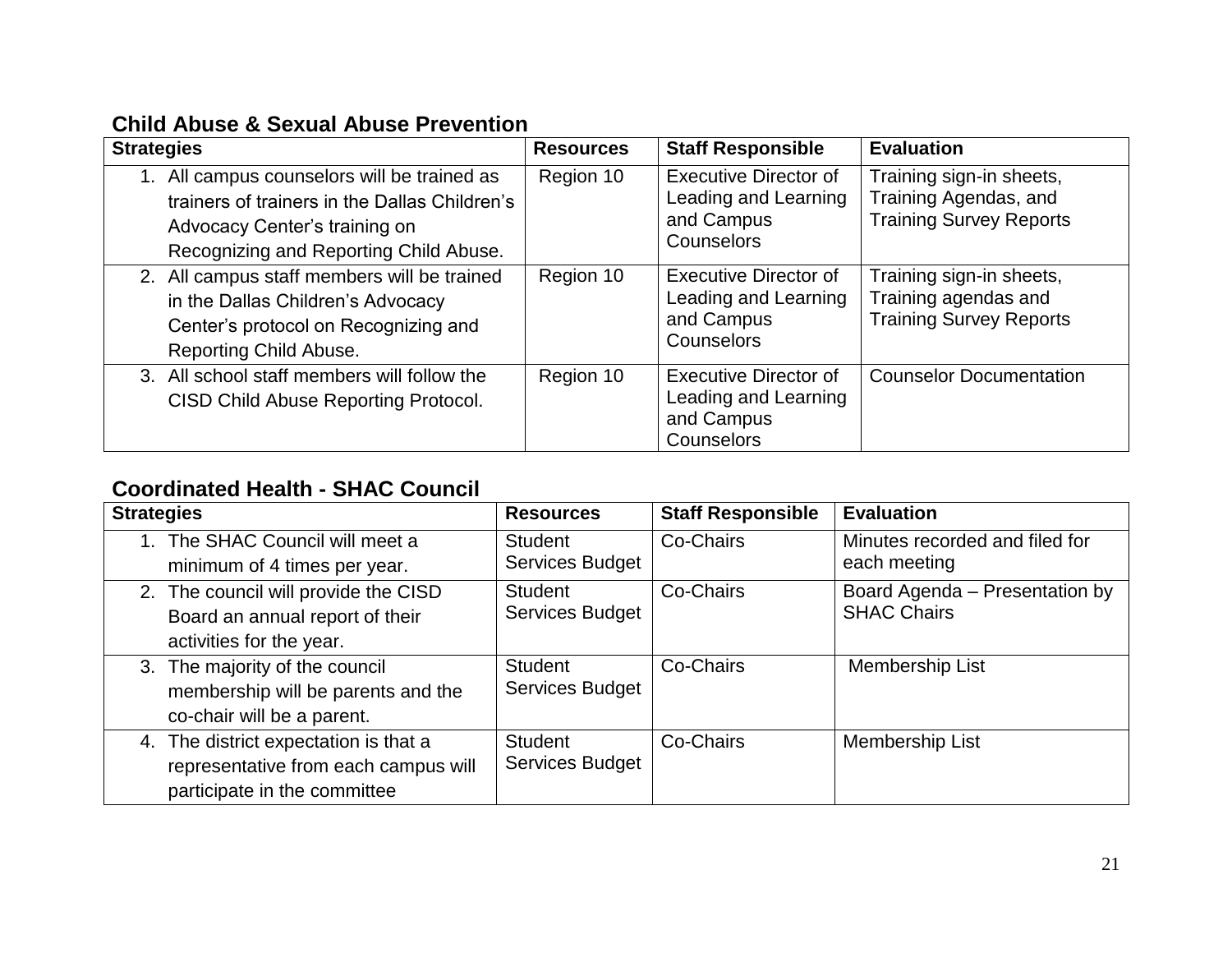#### **Dating Violence Awareness**

| <b>Strategies</b>                                                                                                                                                           | <b>Resources</b>                                                                            | <b>Staff Responsible</b>                                                                                       | <b>Evaluation</b>                                |
|-----------------------------------------------------------------------------------------------------------------------------------------------------------------------------|---------------------------------------------------------------------------------------------|----------------------------------------------------------------------------------------------------------------|--------------------------------------------------|
| 1. Provide on-going staff training on<br>relationship abuse awareness,<br>detection and prevention.                                                                         | PEIMS data,<br>SRO <sub>s</sub> ,<br>Counselors,<br>parents and<br>Campus<br>Administrators | <b>Executive Director</b><br>of Leading and<br>Learning, Campus<br>Counselors, and<br>Campus<br>Administrators | Discipline Referrals, Anecdotal<br>campus report |
| High Schools will implement the Be<br>2.<br>Project to eliminate teen dating<br>violence and promote healthy<br>relationships.                                              | PEIMS data,<br>SRO <sub>s</sub><br>Counselors,<br>parents and<br>Campus<br>Administrators   | <b>Executive Director</b><br>of Leading and<br>Learning, Campus<br>Counselors, and<br>Campus<br>Administrators | Discipline Referrals, Anecdotal<br>campus report |
| 3. Selected secondary courses will<br>embed a unit of study designed to<br>increase awareness of teen dating<br>violence and the warning signs of<br>abusive relationships. | PEIMS data,<br>SRO <sub>s</sub><br>Counselors,<br>parents and<br>Campus<br>Administrators   | <b>Executive Director</b><br>of Leading and<br>Learning, Campus<br>Counselors, and<br>Campus<br>Administrators | Discipline Referrals, Anecdotal<br>campus report |
| 4. Elementary Counselors will conduct<br>guidance lessons on conflict resolution<br>to promote healthy relationships.                                                       | PEIMS data,<br>SRO <sub>s</sub><br>Counselors,<br>parents and<br>Campus<br>Administrators   | <b>Executive Director</b><br>of Leading and<br>Learning, Campus<br>Counselors, and<br>Campus<br>Administrators | Discipline Referrals, Anecdotal<br>campus report |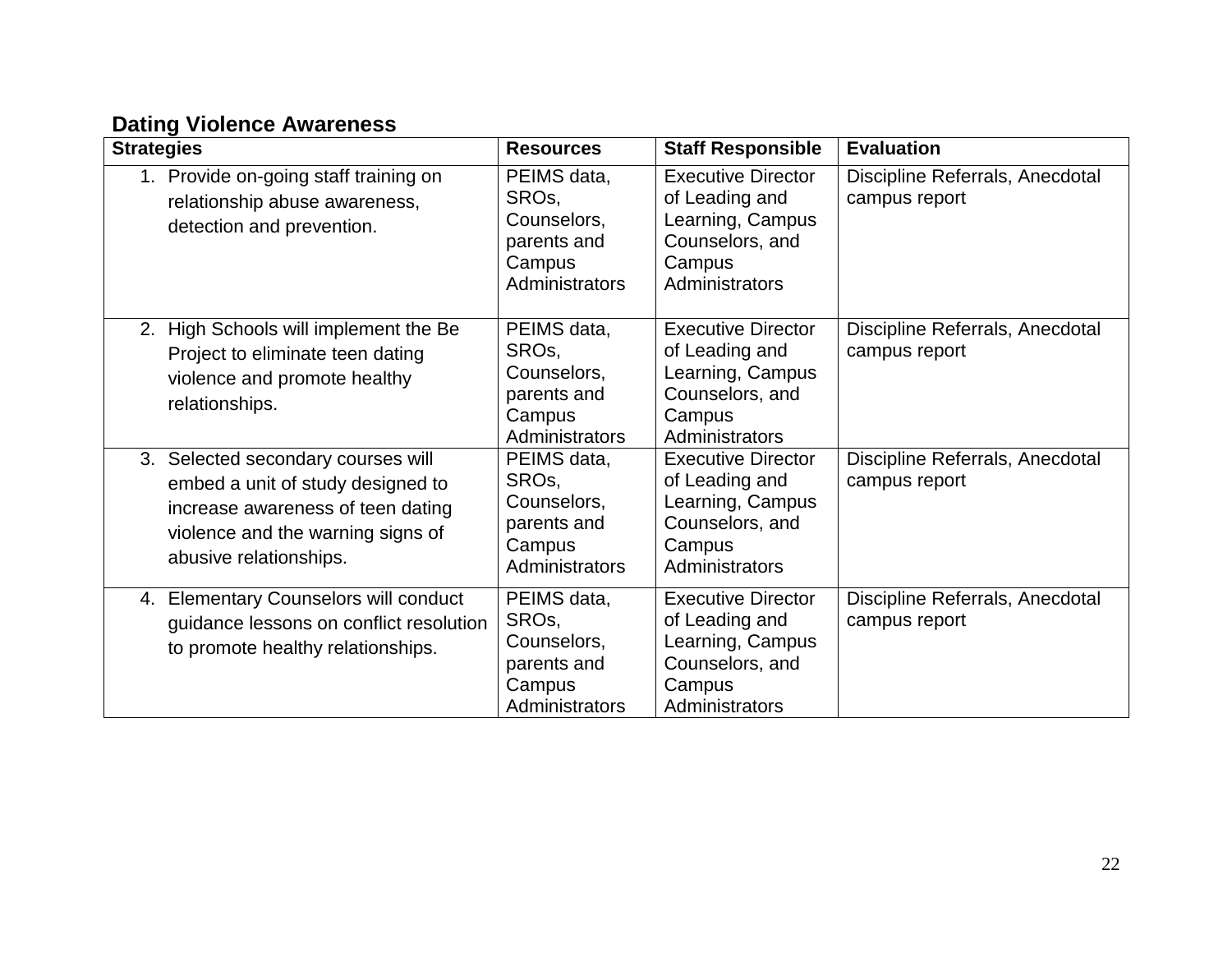|  |  | Discipline Management - Safe Environments |  |
|--|--|-------------------------------------------|--|
|  |  |                                           |  |

| <b>Strategies</b> | _                                                                                                                                               | <b>Resources</b>                                                                                                                                                                     | <b>Staff Responsible</b>                                                                        | <b>Evaluation</b>                                                                                     |
|-------------------|-------------------------------------------------------------------------------------------------------------------------------------------------|--------------------------------------------------------------------------------------------------------------------------------------------------------------------------------------|-------------------------------------------------------------------------------------------------|-------------------------------------------------------------------------------------------------------|
|                   | 1. Review discipline data and<br>disaggregate the data to identify<br>training needs and issues related to<br>the learning environment.         | <b>Discipline Data</b>                                                                                                                                                               | Assistant<br>Superintendent of<br>Administration                                                | Discipline report                                                                                     |
|                   | 2. Provide professional learning<br>opportunities on Positive Behavioral<br>Support cohorts.                                                    | Incident codes per<br>campus, positive behavior<br>support plan template,<br>campus staff,<br>Specialist/LSSP Region<br>10 (School wide PBS),<br>and SpEd local and<br>federal funds | Campus<br>Administration and<br><b>Executive Director</b><br>of Intervention<br><b>Services</b> | Eduphoria records                                                                                     |
| 3.                | Implement and provide advanced<br>training on alternative options to In-<br>School Suspension.                                                  | Campus administration,<br>Directors of SpEd, Region<br>10, Intervention<br>Specialist/LSSP and SpEd<br>local and federal funds                                                       | Campus<br>Administration and<br><b>Executive Director</b><br>of Intervention<br><b>Services</b> | Eduphoria records, input<br>from administrative staff,<br>and input from teachers                     |
|                   | 4. Maintain acceptable percentage<br>related to state target of In-School<br>Suspension (ISS) placements and<br>DAEP within all subpopulations. | Incident codes per<br>campus, positive behavior<br>support plan template,<br>campus staff,                                                                                           | Assistant<br>Superintendent of<br>Administration                                                | <b>Discipline Report</b>                                                                              |
|                   | 5. Students that are highly at risk of<br>dropping out of school will be<br>recommended for enrollment in<br><b>Turning Point.</b>              | <b>Compensatory Funds</b>                                                                                                                                                            | <b>High School</b><br>Counselors and<br><b>High School</b><br>Principals                        | Monthly reports<br>monitoring the<br>attendance and status of<br>students attending<br>Turning Point. |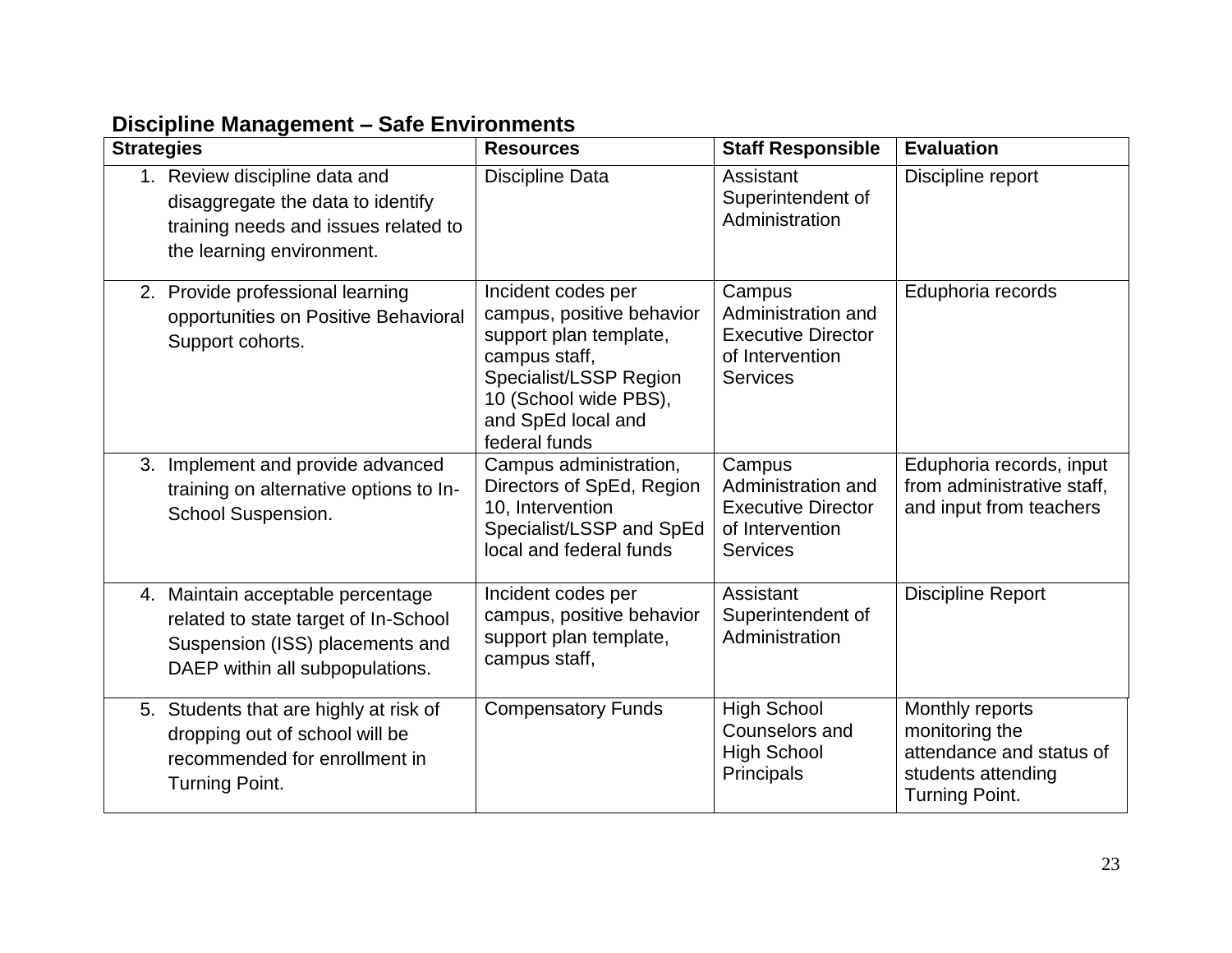#### **Drug Prevention**

| <b>Strategies</b>                                                                                         | <b>Resources</b>                                                         | <b>Staff Responsible</b>             | <b>Evaluation</b>                                 |
|-----------------------------------------------------------------------------------------------------------|--------------------------------------------------------------------------|--------------------------------------|---------------------------------------------------|
| Provide on-going staff training on drug<br>and relationship abuse awareness,<br>detection and prevention. | PEIMS data, SROs,<br>Counselors, parents<br>and Campus<br>Administrators | Counselors, campus<br>Administrators | Discipline Referrals,<br>Anecdotal campus reports |
| 2. Provide information regarding C.A.R.E<br>to students with drug abuse issues<br>and their parents.      | YMCA, Counselors<br>and Campus<br>Administrators                         | Counselors, campus<br>Administrators | Discipline Referrals,<br>Anecdotal campus reports |

#### **Gifted and Talented Program**

| <b>Strategies</b>                                                                                                       | <b>Resources</b>                              | <b>Staff Responsible</b>                                          | <b>Evaluation</b>                                          |
|-------------------------------------------------------------------------------------------------------------------------|-----------------------------------------------|-------------------------------------------------------------------|------------------------------------------------------------|
| Revise GT Scope and Sequence of Skills.                                                                                 | <b>GT Faculty</b>                             | Director of Advanced<br>Academics                                 | Copy of Revised Scope and<br>Sequence                      |
| Develop GT program assessments<br>2.<br>reflecting of the learning goals and scope<br>and sequence of curriculum.       | GT Faculty and<br>Content<br><b>Directors</b> | Director of Advanced<br>Academics and<br><b>Content Directors</b> | Copies of used or in process<br>of development             |
| Incorporate the use of the Texas<br>3.<br>Performance Standards Projects in the<br>secondary GT program.                | <b>GT Faculty and</b><br>local funds          | Director of Advanced<br>Academics                                 | <b>Curriculum Documents and</b><br><b>Student Projects</b> |
| Work with teacher teams to refine new<br>$\mathbf{A}$<br>middle school curriculum for core GT<br>classes in grades 6-8. | <b>GT Faculty and</b><br>local funds          | Director of Advanced<br>Academics and<br><b>Content Directors</b> | <b>Curriculum Documents</b>                                |
| Develop additional information about GT<br>5.<br>program options on the GT website to<br>improve communication.         | <b>GT Faculty</b>                             | Director of Advanced<br>Academics                                 | Web pages available to<br>communicate options              |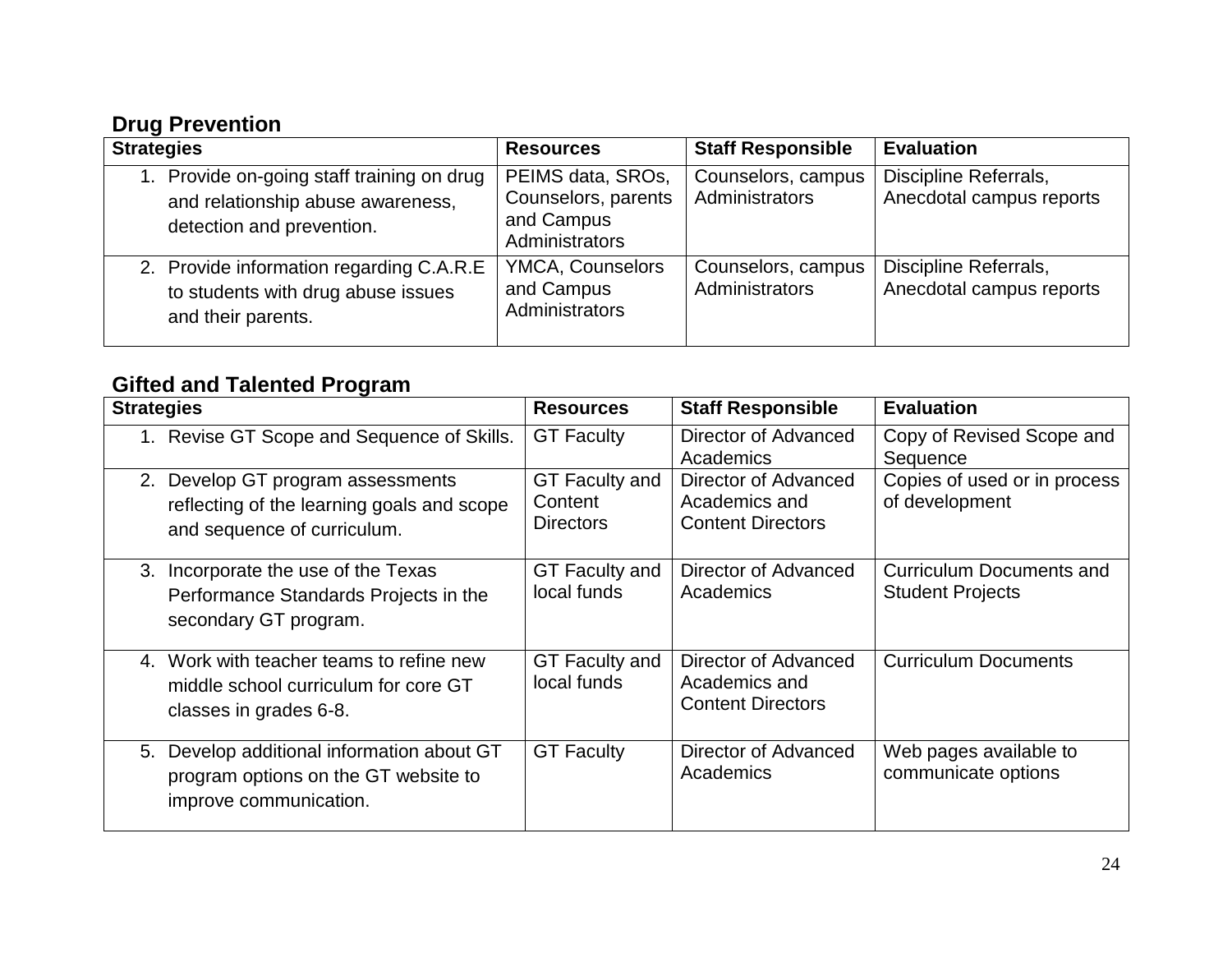| יישייייש לייפי                                                                                                                                 |                                                                                               |                                                                                                                             |                                                                                                        |  |  |  |  |
|------------------------------------------------------------------------------------------------------------------------------------------------|-----------------------------------------------------------------------------------------------|-----------------------------------------------------------------------------------------------------------------------------|--------------------------------------------------------------------------------------------------------|--|--|--|--|
| <b>Strategies</b>                                                                                                                              | <b>Resources</b>                                                                              | <b>Staff Responsible</b>                                                                                                    | <b>Evaluation</b>                                                                                      |  |  |  |  |
| 1. Provide testing information and guide<br>teachers through the certification process<br>as needed.                                           | <b>State Testing</b><br>Website, Testing<br>Schedule and<br><b>Test Prep</b><br><b>Guides</b> | <b>Executive Director</b><br>of HR and<br>Certification<br>Manager                                                          | <b>Teacher Test Scores</b>                                                                             |  |  |  |  |
| Mentor beginning educators to improve<br>2.<br>effective teaching and performance while<br>promoting personal and professional well-<br>being. | Title II funds,<br>local funds                                                                | <b>Executive Director</b><br>of HR, Director of<br>Professional<br>Learning and<br><b>Director of School</b><br>Improvement | Teacher retention rate, Teacher<br>exit interviews and Beginning<br><b>Teacher and Mentor Journals</b> |  |  |  |  |
| 3. Utilize instructional exemplars to reflect<br>on identified aspects of effective<br>instruction including 21 <sup>st</sup> Century skills.  | Title II funds,<br>local funds                                                                | <b>Executive Director</b><br>of HR, Director of<br>Professional<br>Learning, and<br>Communications<br>Department            | Teacher retention rate, Teacher<br>exit interviews and Beginning<br><b>Teacher and Mentor Journals</b> |  |  |  |  |
| 4. Utilize instructional exemplars to calibrate<br>classroom walkthrough documentation.                                                        | Title II funds,<br>local funds                                                                | <b>Executive Director</b><br>of HR and Director<br>of Staff<br>Development,                                                 | Teacher retention rate, Teacher<br>exit interviews and Beginning<br><b>Teacher and Mentor Journals</b> |  |  |  |  |

#### **Highly Qualified Teachers and Paraprofessionals**

## **Post-Secondary Preparedness: Admissions & Financial Aid Information**

| <b>Strategies</b>                                                                     | <b>Resources</b>              | <b>Staff Responsible</b>         | <b>Evaluation</b>                                                                 |
|---------------------------------------------------------------------------------------|-------------------------------|----------------------------------|-----------------------------------------------------------------------------------|
| 1. Campuses will provide college and post<br>high school information to all students. | <b>High School</b><br>budgets | <b>High School</b><br>Counselors | <b>Graduation Plans,</b><br>Acceptance letters to post-<br>secondary institutions |
| 2. Students will complete the financial aid<br>process.                               | <b>High School</b><br>budgets | <b>High School</b><br>Counselors | 100% of students will have<br>completed a PELL<br>application                     |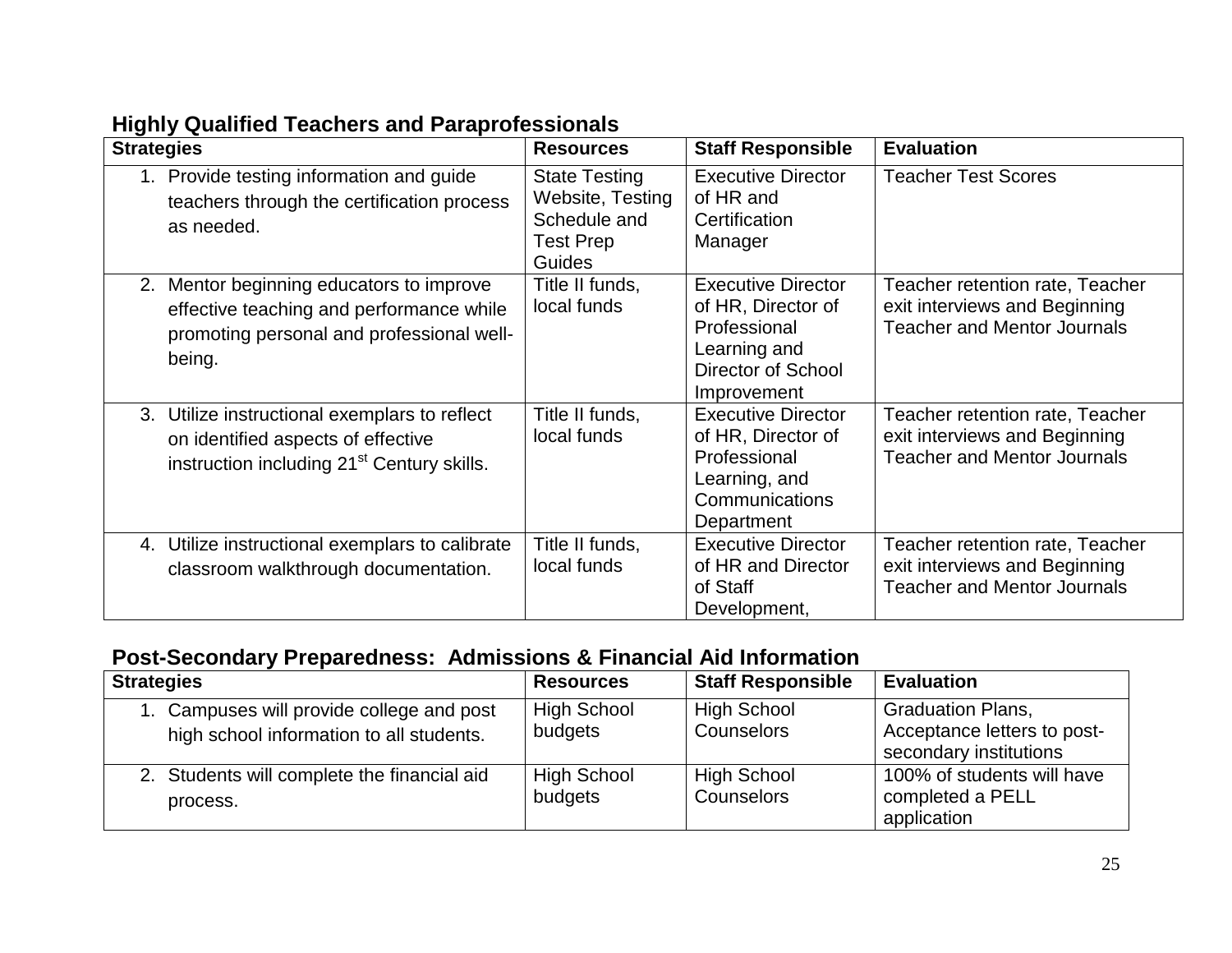| <b>Strategies: Post-Secondary Preparedness</b>                                   | <b>Resources</b>   | <b>Staff Responsible</b> | <b>Evaluation</b>            |
|----------------------------------------------------------------------------------|--------------------|--------------------------|------------------------------|
| 3. All 9 - 12 grade students will be assigned                                    | <b>High School</b> | <b>High School</b>       | List of assigned user        |
| a Naviance Account for the purpose of                                            | budgets            | Counselors               | accounts                     |
| researching college and career options                                           |                    |                          |                              |
| and interests.                                                                   |                    |                          |                              |
|                                                                                  | <b>High School</b> | <b>High School</b>       | Acceptance letter to post-   |
| 4. All 9-12 grade students will have access<br>to Naviance to manage the college | budgets            | Counselors               | secondary institutions       |
|                                                                                  |                    |                          |                              |
| application process.                                                             |                    |                          |                              |
| 5. Counseling and career guidance will be                                        | <b>High School</b> | Counselors               | Career pathway graduation    |
| available to help students with                                                  | budgets            |                          | plans                        |
| certification and technical opportunities.                                       |                    |                          |                              |
|                                                                                  |                    |                          |                              |
| 6. Parent meetings will be scheduled to                                          | <b>High School</b> | <b>High School</b>       | Participants attending the   |
| provide post-secondary awareness and                                             | budgets            | Principal                | meetings, surveys            |
| financial assistance.                                                            |                    |                          |                              |
| 7. College and Career Night will be                                              | <b>High School</b> | <b>High School</b>       | Participants attending,      |
| scheduled to offer opportunities for                                             | budgets            | Counselors               | surveys                      |
| students and parents to visit with college                                       |                    |                          |                              |
| recruiters and businesses.                                                       |                    |                          |                              |
|                                                                                  |                    |                          |                              |
| 8. College Recruiters will be given a venue                                      | <b>High School</b> | <b>High School</b>       | Schedule of recruiter visits |
| to meet with students throughout the                                             | budgets            | Counselors               |                              |
| school year.                                                                     |                    |                          |                              |
| 9. AP and PreAP courses will be open-                                            | Campus budgets     | Counselors               | Number of students           |
| enrollment.                                                                      |                    |                          | completing AP course         |
|                                                                                  |                    |                          | Number of students passing   |
|                                                                                  |                    |                          | AP exams                     |
|                                                                                  |                    |                          |                              |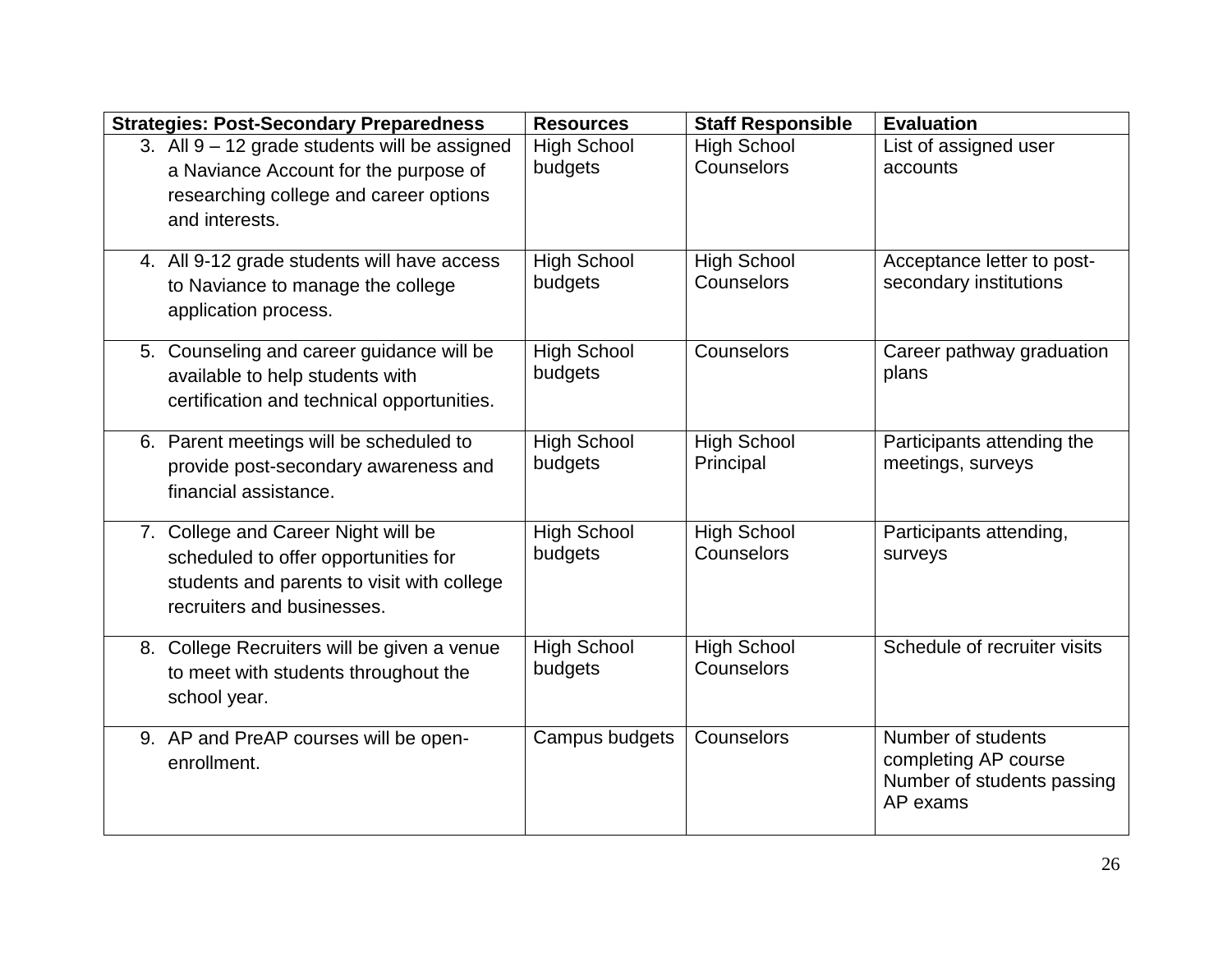| <b>Strategies: Post-Secondary Preparedness</b>                                                                                                     | <b>Resources</b>                                            | <b>Staff Responsible</b>                                               | <b>Evaluation</b>                                                                   |
|----------------------------------------------------------------------------------------------------------------------------------------------------|-------------------------------------------------------------|------------------------------------------------------------------------|-------------------------------------------------------------------------------------|
| 10. Dual and Concurrent credit will be<br>available to all eligible students.                                                                      | <b>High School</b><br>budgets                               | Counselors                                                             | Number of students enrolled<br>in dual credit courses<br>Number of students passing |
| 11. Increase student and teacher awareness<br>of college and career readiness/post-<br>secondary education in order to best<br>serve all students. | Campus budgets                                              | Campus<br><b>Administrative Team</b>                                   | dual credit courses<br>Student surveys and four<br>year plans                       |
| 12. Create a culture of college and redefine<br>post-secondary education in order to best<br>serve all students.                                   | <b>Campus Budgets</b>                                       | Campus<br><b>Administrative Team</b>                                   | Student surveys and<br>graduation tracker data                                      |
| 13. Align college readiness assessments and<br>design intervention framework to ensure<br>college readiness for all.                               | Advanced<br>Academic<br>Budget and<br><b>Campus Budgets</b> | Curriculum<br>department,<br>Campus<br>Administration and<br>teachers. | Student surveys and<br>graduation tracker data                                      |

#### **Suicide Prevention**

| <b>Strategies</b>                                                             | <b>Resources</b> | <b>Staff Responsible</b>           | <b>Evaluation</b>                                                                  |
|-------------------------------------------------------------------------------|------------------|------------------------------------|------------------------------------------------------------------------------------|
| All staff members will be trained in the<br>CISD suicide Prevention Protocol. | Campus Budgets   | Campus Principal<br>and Counselors | Training sign-in sheets,<br>Training agendas and<br><b>Training Survey Reports</b> |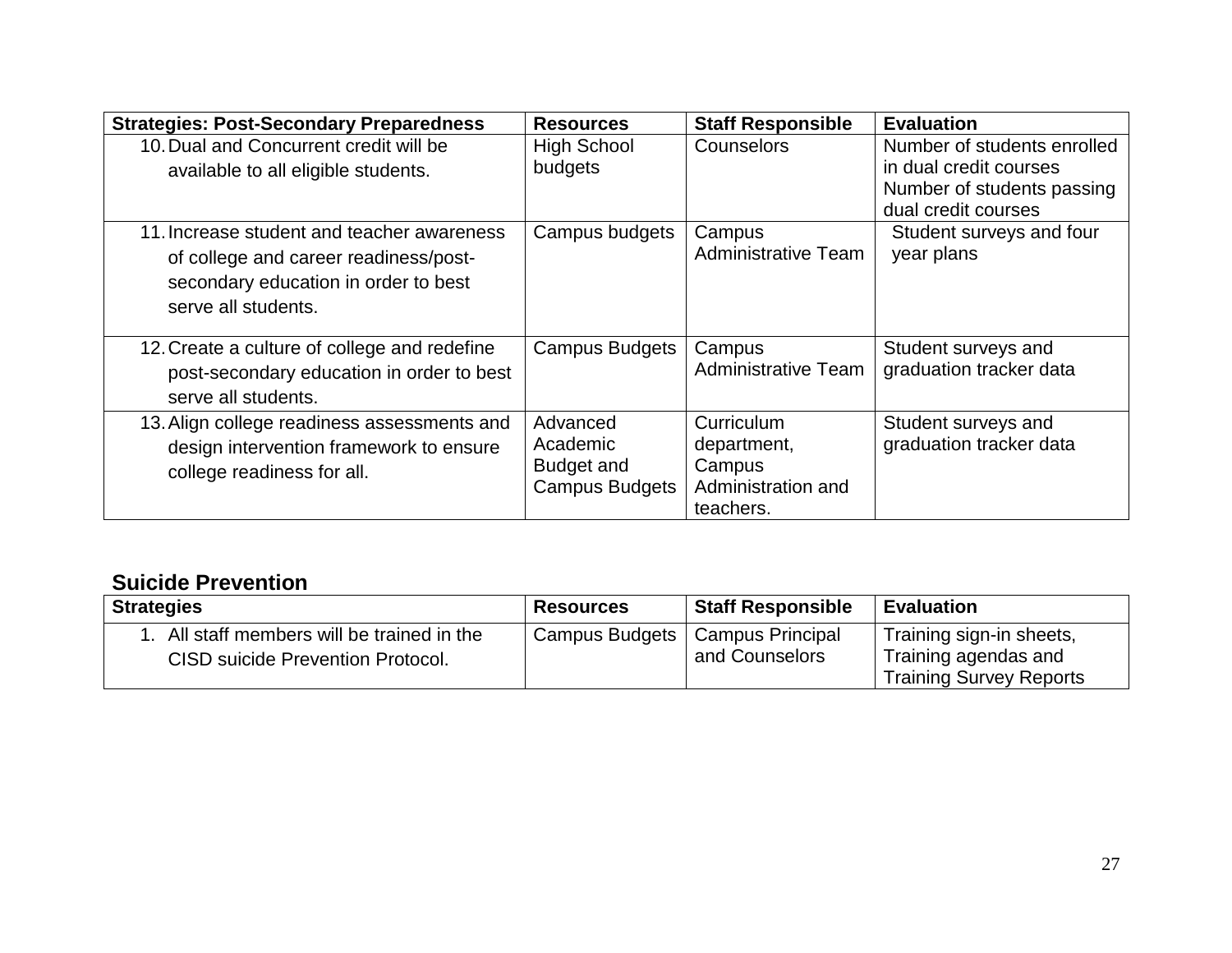# **CISD DISTRICT IMPROVEMENT PLAN 2012-2013 APPENDIX B: COMPLIANCE RUBRIC FOR A SCHOOLWIDE PLAN**

| Components of a<br><b>Schoolwide Plan</b>                              | <b>Standard</b>                                                                                                                                                                                                                                                                                                                                                                                                                         | <b>Evidence of Standard Completion and/or Progress Toward</b><br><b>Completion</b>                                                                                                                                                                  |
|------------------------------------------------------------------------|-----------------------------------------------------------------------------------------------------------------------------------------------------------------------------------------------------------------------------------------------------------------------------------------------------------------------------------------------------------------------------------------------------------------------------------------|-----------------------------------------------------------------------------------------------------------------------------------------------------------------------------------------------------------------------------------------------------|
| <b>Comprehensive Needs</b><br>Assessment                               | Includes a variety of data gathered<br>from multiple sources.                                                                                                                                                                                                                                                                                                                                                                           | STAAR data, local assessments, teacher assessments will be<br>used to monitor student progress. This will be evident through<br>formative and summative assessments and differentiation will be                                                     |
|                                                                        | Examines student, teacher, school<br>and community strengths and<br>needs.                                                                                                                                                                                                                                                                                                                                                              | provided as needed.                                                                                                                                                                                                                                 |
| Schoolwide reform<br>strategies                                        | Opportunities for all children to<br>meet the State's proficient and<br>advanced levels of student<br>academic achievement<br>Use effective methods and<br>instructional strategies that are<br>based on scientifically based<br>research:<br>Strengthen core<br>Τ.<br>academic programs<br>ii.<br>Increase amount and<br>quality of learning time<br>iii.<br>Strategies for meeting<br>educational needs of<br>underserved populations | The use of Gizmos, istation and reading materials will support<br>our learners. Teaching through the lens of PBL will strengthen<br>core academic programs and allow learners to achieve proficient<br>and advanced levels of academic achievement. |
| Instruction by Highly<br><b>Qualified Professional</b><br><b>Staff</b> | Teachers and paraprofessionals<br>meet the highly qualified<br>requirements; parents are aware of<br>the highly qualified status of all<br>teachers.                                                                                                                                                                                                                                                                                    | We will ensure that a highly qualified instructional staff member<br>leads all classrooms and recruiting process and that all teachers<br>are assigned to areas in which they are certified to teach.                                               |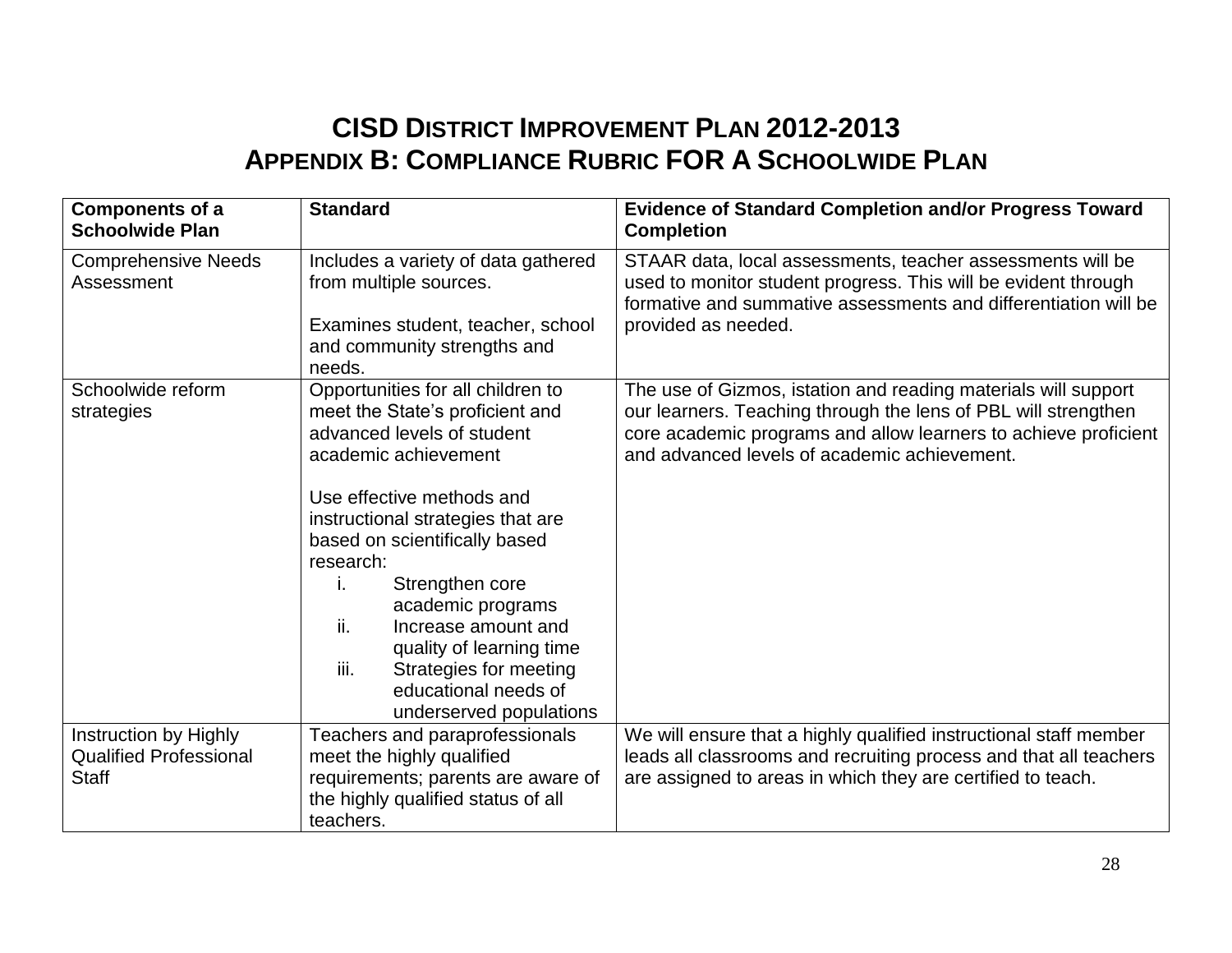| <b>Components of a</b><br><b>Schoolwide Plan</b>                   | <b>Standard</b>                                                                                                                                                                                                                                                                                                           | <b>Evidence of Standard Completion and/or Progress Toward</b><br><b>Completion</b>                                                                                                                                                                                                                                                                     |
|--------------------------------------------------------------------|---------------------------------------------------------------------------------------------------------------------------------------------------------------------------------------------------------------------------------------------------------------------------------------------------------------------------|--------------------------------------------------------------------------------------------------------------------------------------------------------------------------------------------------------------------------------------------------------------------------------------------------------------------------------------------------------|
| Highly-qualified and<br><b>Ongoing Professional</b><br>Development | All staff is trained to meet individual<br>needs of all students, but<br>particularly the lowest achieving<br>students of any program that is<br>included in the schoolwide program.<br>All staff receives ongoing and<br>sustained professional development<br>that is aligned with the goals of the<br>new vision plan. | Professional learning opportunities will be provided in the areas<br>of the PBL cycle, data analysis, rubric designs, questioning<br>strategies and formation and summative assessments.<br>We will retain staff by providing ongoing professional learning,<br>recognizing and honoring their strengths and providing a<br>cohesive work environment. |
| <b>Strategies to Attract Highly</b><br><b>Qualified Staff</b>      | The School is allowed to provide<br>incentives for highly qualified<br>teachers to teach in high need<br>schools.                                                                                                                                                                                                         | Information regarding our school will be displayed on our<br>campus webpage, shared via parent meetings, and provided<br>through other modes of media. Our overall progress as a school<br>will be shared as a way to attract all stakeholders.                                                                                                        |
| Strategies to Increase<br><b>Parental Involvement</b>              | Specific strategies to increase<br>parental involvement, based upon<br>results of the needs assessment<br>have been identified and<br>implemented.<br>Strong collaboration with<br>community resources is evident.<br>Parents are included as decision<br>makers in a broad spectrum of<br>school decisions.              | Parent meetings, newsletters, and parent-teacher conferences<br>will be used to increase parental involvement. This will be<br>evident through their attendance and documented with sign in<br>sheets.                                                                                                                                                 |